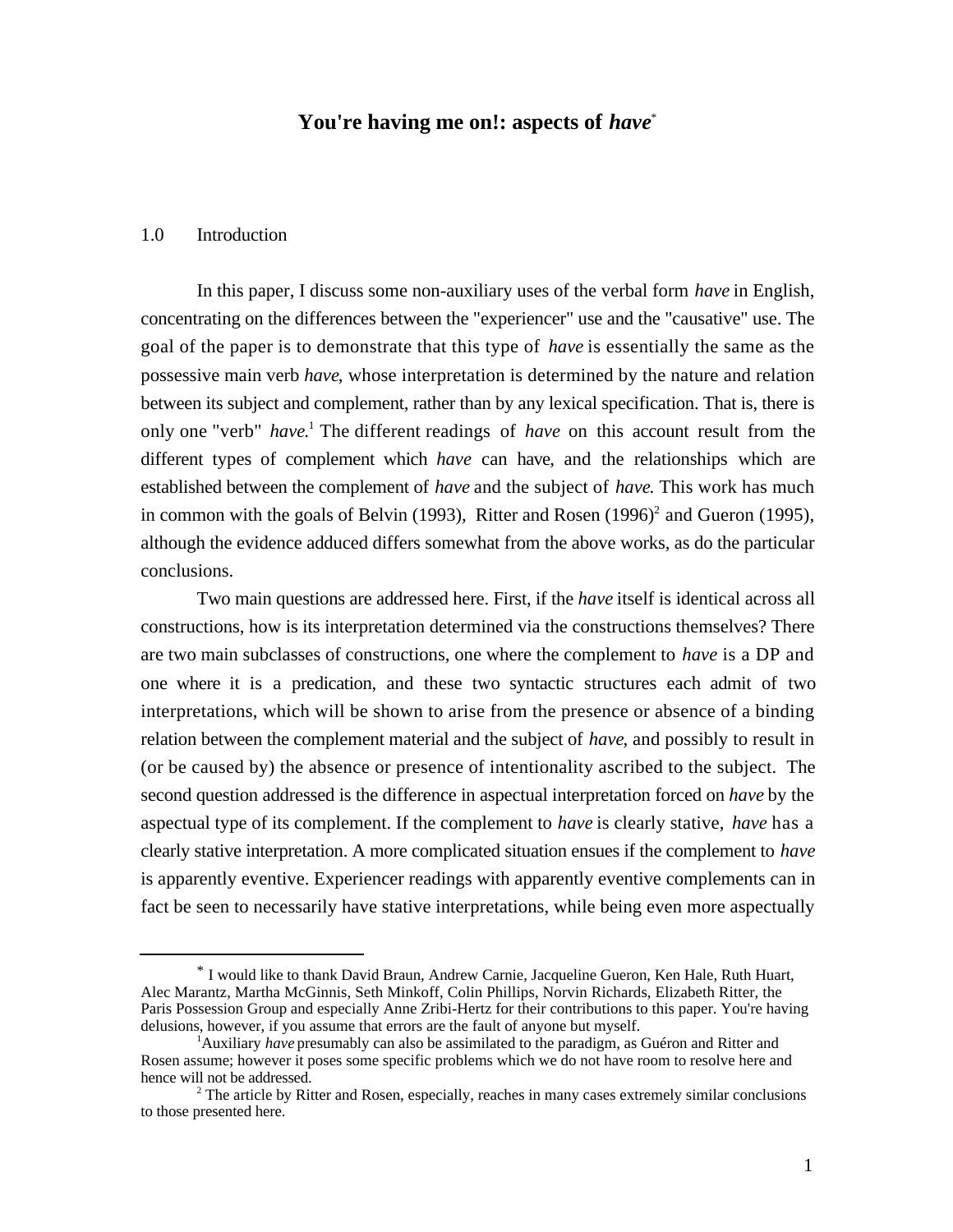restricted than stative interpretations. Causative readings with eventive complements may themselves be eventive, however. On this account, it is especially crucial that stative and eventive complements be realized differently in the syntax; in particular, that they have distinct structural realizations, despite the possibility of identical surface forms. The behavior of *have* can thus provide an important clue as to the aspectual nature of its various complements; for instance, the English bare infinitive, I argue, is underdetermined (in this context) with respect to its eventiveness; similarly, the passive participle can be seen to be aspectually ambiguous.

#### 1.1 The constructions under investigation

There are many interpretations of the verb *have* in English besides the simple possessive. In addition, *have* can be used as a locative, causative, or to signal the occurrence of an event which adversely affects its subject, called here the *experiencer* construction. The possessive and locative uses of *have* occur when the direct object of *have* is a simple DP (perhaps with some additional qualifying material, of course), while the experiencer and causative interpretations of *have* appear when *have*'s complement is a predicative structure, either a small clause ([John red in the face]), a predication with a bare infinitive ([John eat the pizza]) or a predication with a verbal participle of some sort ([John running errands/John locked in his room]). Examples of some of the various uses of *have* which we will be considering can be seen in (1) below:

| 1. | a)            | Getafix had $\lceil_{DP} a \rceil$ golden sickle].                                                             | possession (alienable)     |
|----|---------------|----------------------------------------------------------------------------------------------------------------|----------------------------|
|    | b)            | The oak tree has $[$ <sub>DP</sub> $]$ many branches].                                                         | possession (inalienable)   |
|    | $\mathbf{c})$ | The oak tree, has $\lceil_{\text{DP}}$ nest in it.                                                             | location                   |
|    | d)            | Asterix had $\lceil v \rceil$ belix deliver a menhir to Getafix.                                               |                            |
|    |               |                                                                                                                | causative(bare infinitive) |
|    | e)            | Asterix <sub>i</sub> had [ <sub>VP</sub> Obelix drop a menhir on him <sub>i</sub> ] experiencer (bare inf.)    |                            |
|    | f)            | Asterix had $\left[\begin{smallmatrix}V_P(p) \end{smallmatrix}\right]$ (Delix running errands for him.)        |                            |
|    |               |                                                                                                                | causative (prog. ppl.)     |
|    | g)            | Asterix had $\left[_{\text{AdiP}}\text{Obelix red in the face}\right]$ .                                       | causative (adjective)      |
|    | h)            | Asterix had $\left[\text{V}_{P(\text{pol})}\right]$ Obelix locked in his hut]. <b>causative (passive ppl.)</b> |                            |
|    | $\mathbf{i}$  | Asterix had $\left[$ <sub>pp</sub> Obelix on the leftmost horse] causative (PP)                                |                            |
|    |               |                                                                                                                |                            |

The two structures which are possible for *have* are those shown in (2) below, the first with the DP complement (2a) corresponding to the syntax of location or possession,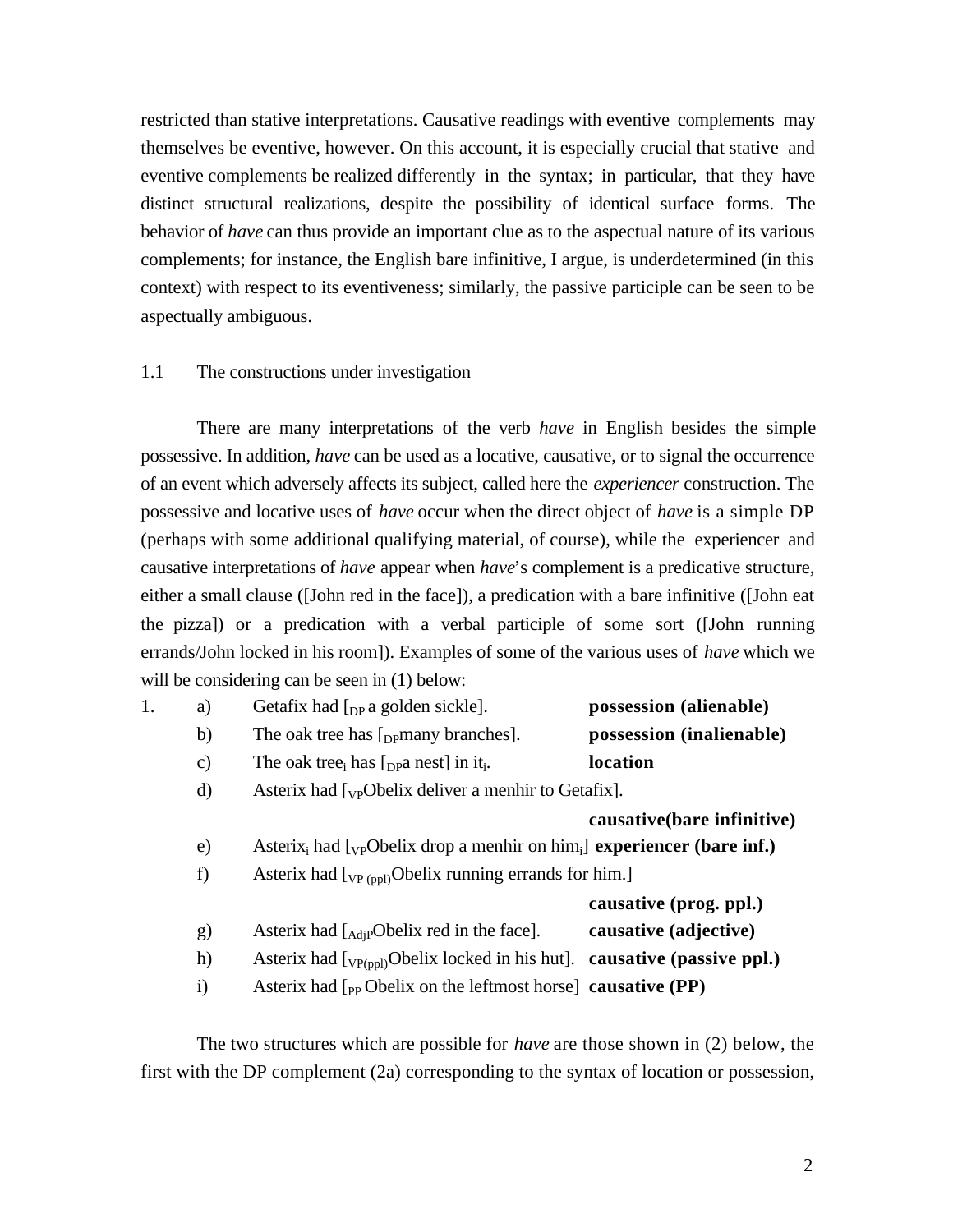while the second with the predicative complement (2b) corresponding to the syntax of causative or experiencer constructions.



Many researchers assume that the *have* is the same verb across all constructions, and this is what we will attempt to show for these constructions here, maintaining that the correct interpretation of *have* is obtained solely from the syntax of the surrounding material. Cowper (1989), for instance, maintains that all instances of *have* are purely relational in nature, establishing a connection between two arguments but otherwise not contributing anything to their interpretation. *Have*, she argues, is thematically underspecified, inheriting any thematic properties from the two elements it relates. This intuition is expressed more formally in the proposals of Guéron (1986), Freeze (1992), Kayne (1993) where verbal *have* is in fact a prepositional element incorporated into a verbal *be*. This is the approach we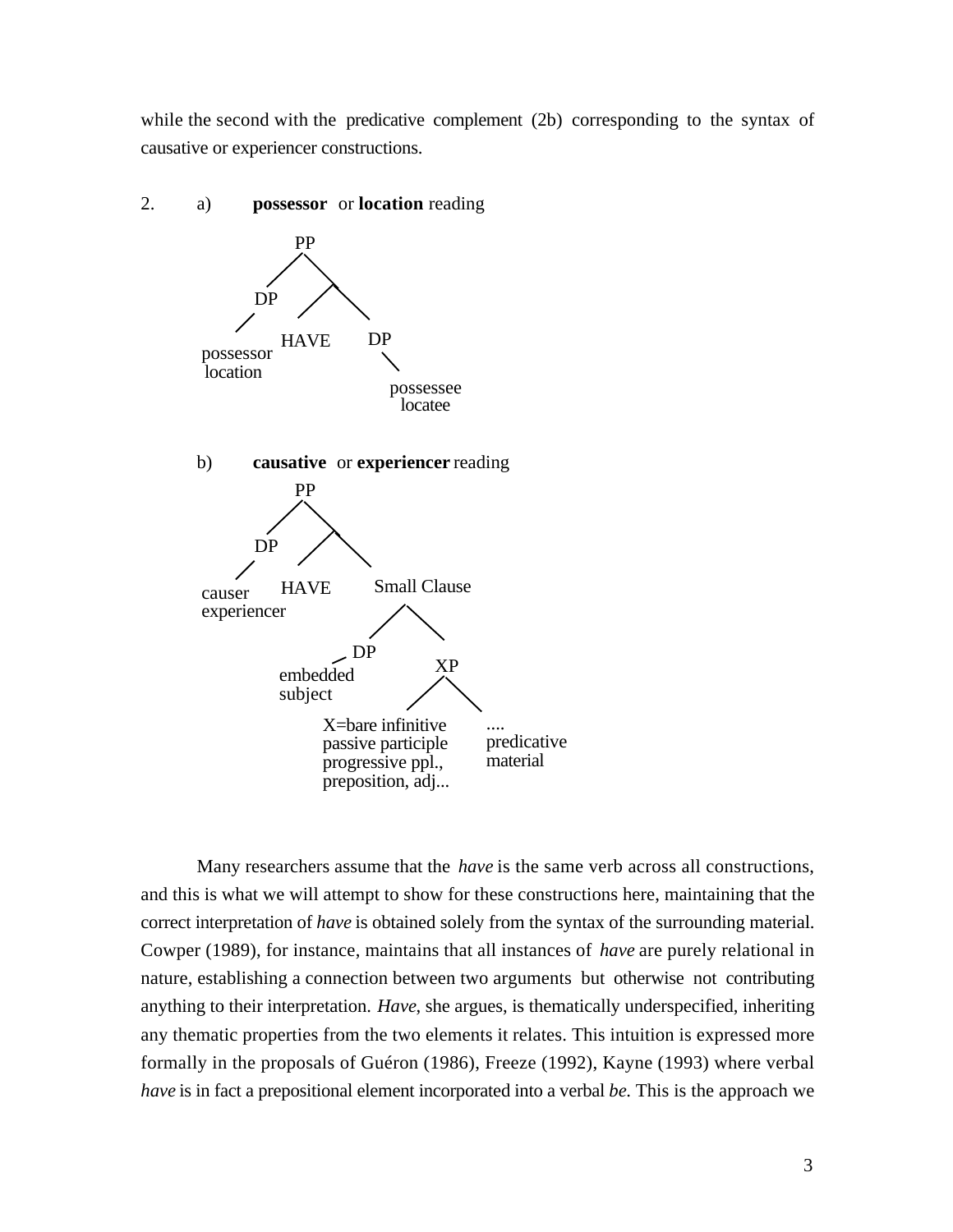will adopt here and support here, notating the prepositional element involved as HAVE. For the present analysis, however, it is not necessarily significant whether or not verbal *have* is a verb in its own right or prepositional<sup>3</sup>, as long as it is understood as a purely *relational* element, with no inherent meaning of its own.

So far, it is obvious that we can distinguish between *have* with a complement DP and *have* with a complement predication purely from the syntax. The question, then, is how exactly to distinguish between the two readings available for each of these two syntactic structures — possession vs. location on the one hand, and causation vs. experiencer on the other. This question is answered in section 2.1 below, in terms of the presence or absence of a locative binding relation between the subject and complement of *have*, on either syntax.

#### 2.0 *Have*: the readings

As noted and exemplified above, there are many different interpretations for *have*, and we are concerned here mainly with the causative and experiencer constructions (particularly in the second portion of the paper). There are some peculiarities about the interpretations of these constructions that bear comment.

Firstly, one interesting aspect of the causative construction is that the embedded subject, in causative *have* with a bare infinitive, tends be volitional. That is, the event denoted by causative *have* with a bare infinitive in the complement must be initiated by the agent of the verb — there is an implicit notion of consent of the person who is being made to perform the action. The implication is not that the causing subject of *have* forced the causee to perform the action, but rather that the causing subject of have gave some suggestion or order which was willingly carried out by the causee. This is shown by the fact that verbs without causers, unaccusative or inchoative verbs, sound odd in an eventive complement to causative *have*:

- 3. a) #Calvin had John trip on the stairs.
	- b) #Calvin had the water boil.

l

These are marked with # rather than \* because they are not in fact uninterpretable; rather, they receive a reading other than the one intended. (3a) is grammatical if Calvin has for some reason directed John to *deliberately* trip on the stairs, for example, in a play or a practical joke. Similarly, (3b) is grammatical if Calvin is omnipotent in this situation, e.g. if

<sup>3</sup>Harley (1995) argues extensively that the notion "verbal" is derivative in the sense of Freeze *et al.*, and hence HAVE must be prepositional in its basic meaning.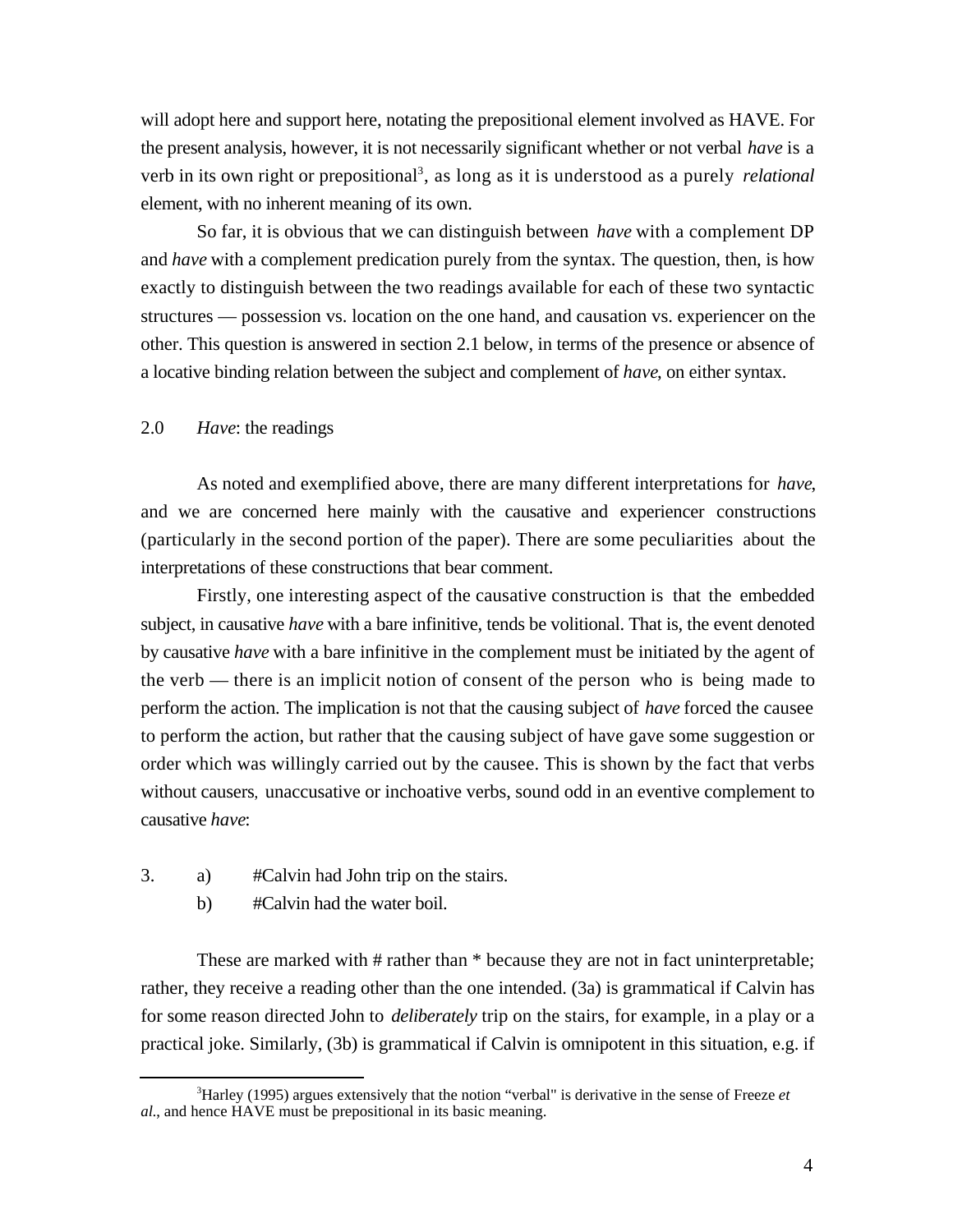he is a playwright and has constructed the action such that water boils in the third act — Calvin is in some sense godlike (this interpretation is termed the "director's reading"). Note that this is in sharp contrast to the interpretation of such sentences with a regular causative verb such as *make:*

- 4. a) Calvin made John trip on the stairs.
	- b) Calvin made the water boil.

No consent on the part of John in the case of tripping nor omnipotence of Calvin in the case of boiling water need be invoked to interpret the sentences in (4); they are simple causatives. Note that this condition does *not* hold when the complement to causative *have* is not a bare infinitive; the sentences in (5) receive a straightforward causative interpretation:

5. a) Calvin had Hobbes tripping on the stairs, because he was so flustered. b) Calvin had the water boiling in no time at all.

We suggest an account for this phenomenon in section 4.3 below.

The experiencer construction is a somewhat subtle interpretation. It entails that the subject of *have* is adversely affected by the event or situation denoted in the complement predicative structure<sup>4</sup>. It usually entails the presence of a pronominal phrase [on him/her/it] in the complement, termed an "ethical dative" (6a); this phrase serves to force the experiencer reading on the construction, and eliminates the causative reading. Complements which independently have a pronominal coindexed with the subject of *have* present (6b) may receive the experiencer reading without an ethical dative, but a causative reading is also available for these sentences.

- 6. a) Asterix<sub>i</sub> had the Romans capture Obelix on him.
	- b) Asterix<sub>i</sub> had Obelix step on his<sub>i</sub> foot.

l 4 The interpretation has something in common with that of the French *se faire* construction:

i) Marie s'est fait marcher dessus par Pierre. (ambiguous)

Marie had Pierre step on her (ambiguous) in which the subject of *faire* is adversely affected by the event denoted by its complement. However, it seems to me that *se faire* has more in common with the equally ambiguous English *get him/her/itself* construction (as indicated in the translation, as the parallel with the presence of the reflexive in object position and the connotation of fault on the part of the adversely-affected subject would indicate. Without the reflexive, the *get + infinitive* construction only receives a causative interpretation, which is also true of the *faire + infinitive* construction. The *have* experiencer construction contains no such mandatory reflexive, nor is there a connotation of blame to the subject for the occurrence of the event.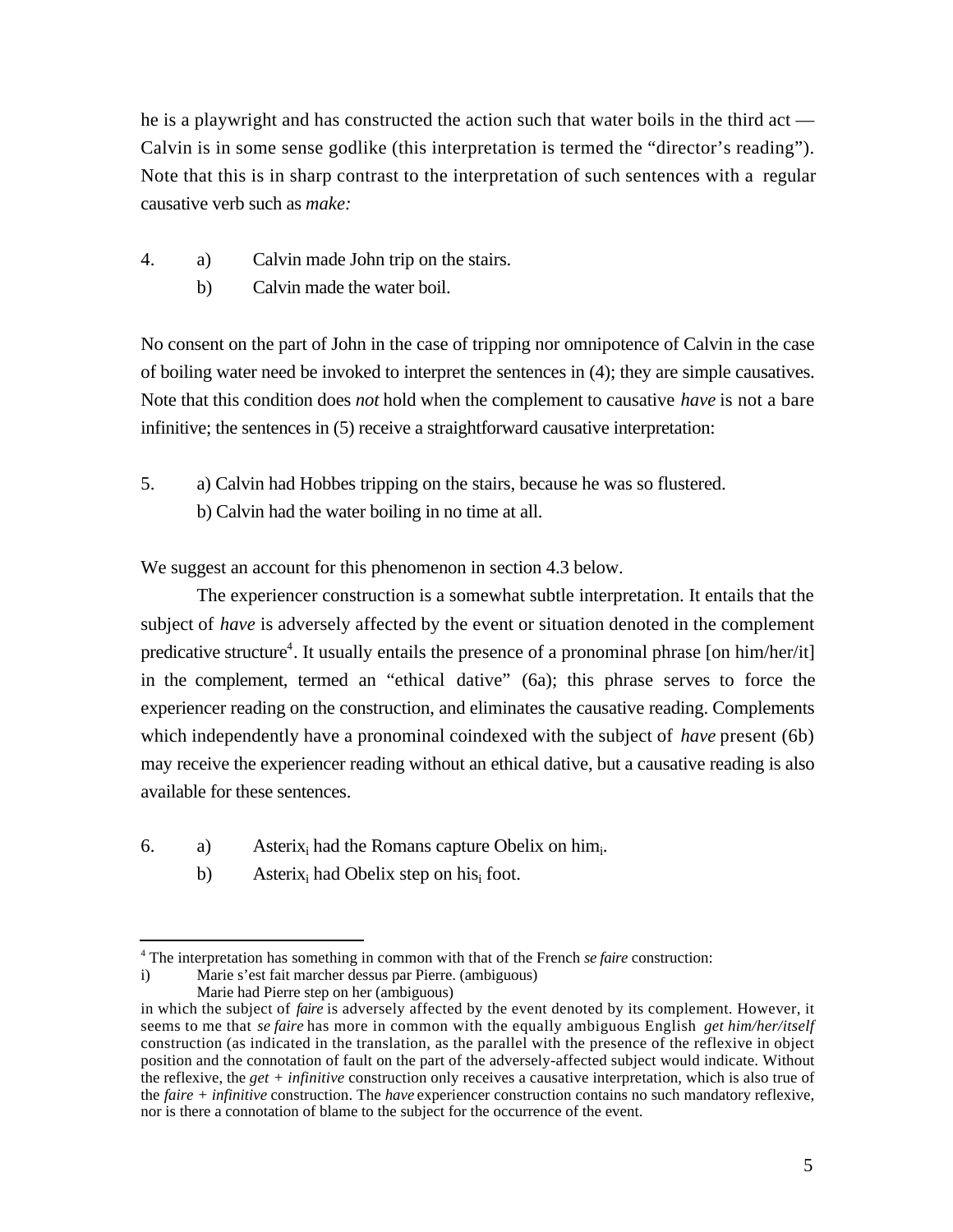One further note about the possible interpretations of *have* is in order. Here, we do not attempt to treat the modal or auxiliary uses of *have*, although the hope is that they may be assimilated to the larger picture in future research, maintaining the picture of a single element *have* receiving construction-dependent interpretations. There is, however, a use of *have* which I believe to not be assimilable to the other uses in the current paradigm, and which must be treated as a separate main verb or verbs with its own proper lexical entry. I am referring to the eventive uses of *have* denoting sexual activity (7a) or duping a customer or victim of a confidence trick (7b):

- 7. a) The hero had the heroine before the movie was half over!
	- b) You really had me that time, but I won't fall for that again.

Both of these uses are unlike any other interpretation of *have* in that they can be passivized (as in (8) — indeed, the second use is more felicitous in the passive), and hence are events, with proper agents carrying them out.

- 8. a) The heroine was had by her leading man before the movie was half over.
	- b) I thought I was getting a deal on this car, but it turns out I was had!

As we shall see below, no other use of *have* (including the causative) may be passivized at all. Hence, we will treat them as instances of semantic drift and lexicalization (they obviously derive from the possessive use of *have*), and not discuss them further here.

2.1 *Have* and binding: distinguishing the readings for each syntax

As noted above, the syntax for the causative and experiencer constructions with *have* are identical: *have* takes a complement predicative structure (be it a VP, an AP or something headed by a verbal participle). In distinguishing the two, however, the first thing an English speaker notices is that the experiencer reading is most felicitous when some pronominal element in the embedded predicate corefers with the subject of HAVE. If that pronominal element is not present, the causative reading is most felicitous. This is especially clear when the complement predicate can not support the regular causative reading, as is, for instance, the case with unaccusative complements; without a coreferent pronominal, the sentences must be interpreted on the "director's reading" as outlined above (9):

9. a) Hobbes<sub>i</sub> had the pile of snow fall  $*(on him<sub>i</sub>)$ .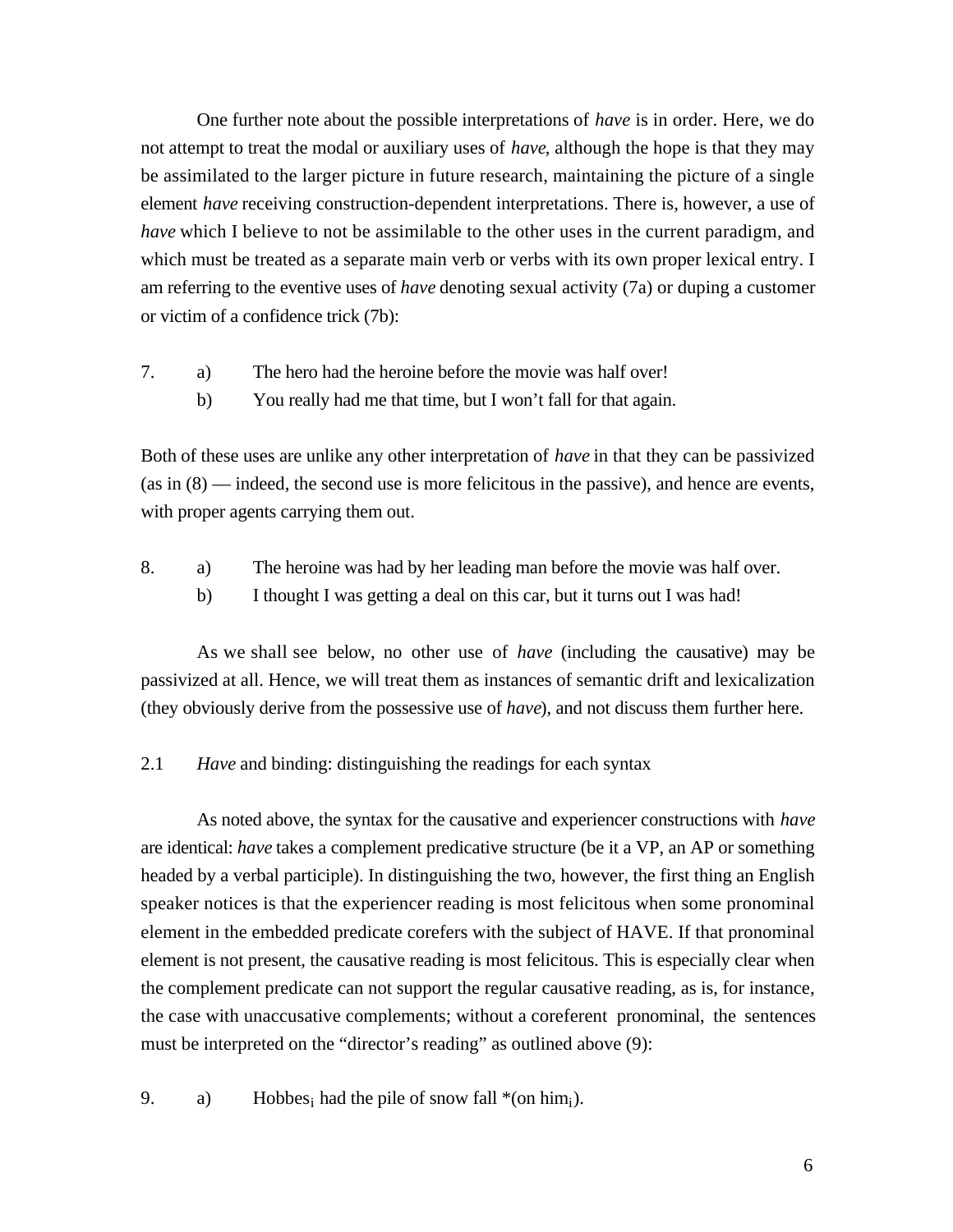- b) Hobbes<sub>i</sub> had his<sub>i</sub>/\*the stack of books fall.
- c) Hobbes<sub>i</sub> had the tuna fish rot  $*(on him<sub>i</sub>)$ .

Ritter and Rosen note this fact but propose no account of it, as there are exceptions where the experiencer reading is fairly felicitous without an overt coindexed pronoun.:

- 10. a) The provost had all the alumni retract their donations today.
	- b) The Speaker of the House had the congressmen walk out yesterday.

Even with these fairly good exceptions the causative reading is the most salient, and addition of an *on her/him* phrase makes the experiencer reading much more easily available. The exceptions seem to be allowed because they are so constructed as to strongly imply a connection between the embedded predicate and the status of the subject of *have*—that is, there is an understood "ethical dative" present in these construction.

Belvin proposes that this connection is related to the contrast seen between the alienable possession<sup>5</sup> and locative interpretations of *have* sentences with a DP complement. Alienable possession is simply the type of ownership in which the owner may keep or discard the owned thing at his or her whim: one alienably possesses any item which is possessed by choice and not necessity. On the other hand, non-volitional possessor/location subject (an inanimate thing, usually) can only be said to "have" something if a locative PP containing a coreferent pronoun occurs in the complement, locating the "possessed" thing on or around the "possessor" — hence, this is termed the "locative" use (11a). Further, the "location" reading is only available for an animate possessor subject again if a locative PP with a coreferent pronoun is included in the complement to *have*; if this PP is omitted, the "location" reading is unavailable, and the alienable possession reading is forced (11c).

l

<sup>&</sup>lt;sup>5</sup> Anything, animate or inanimate, may "have" any of its *inalienable* parts or attributes, without a coreferent pronoun in the complement; e.g. "The slide has rusty steps" is felicitous, as exemplified above. We deal with this phenomenon in section 2.2 below.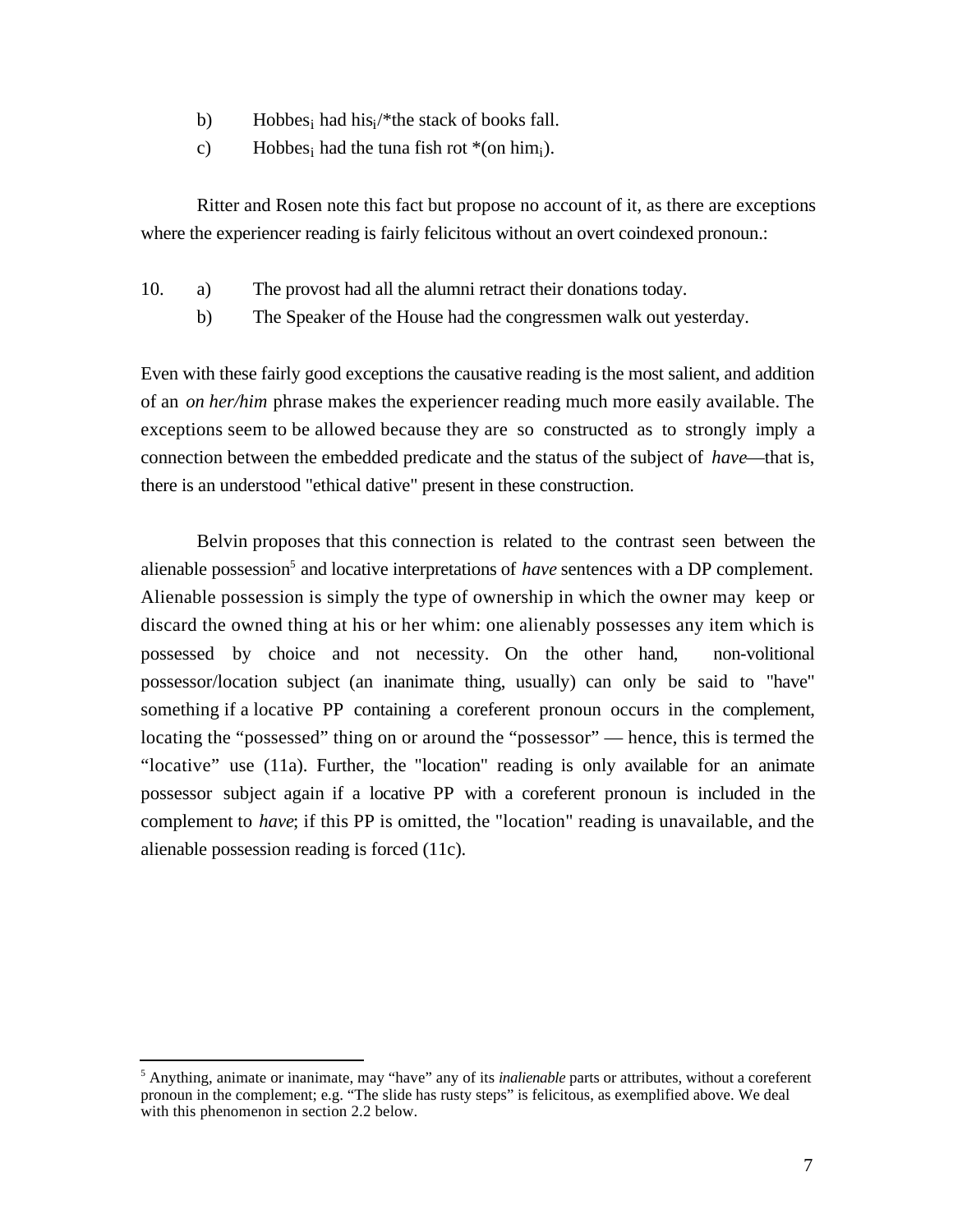11. a) The slide has 8 children \*(on it).

(only location reading)

- b) Calvin has a bee on his back. (location reading)
- c) Calvin has a bee.

(only alienable possession reading is available)

Belvin's idea is that only volitional subjects can participate in alienable possession, but any type of subject, both volitional and non-volitional, can be locations. Thus, the difference between the location reading on one hand and the alienable possession reading on the other hand depends entirely on the presence or absence of a PP containing a coindexed pronominal locating the object of *have* on or around or in the subject.<sup>6</sup>. Otherwise, the syntax of the two constructions is identical. Contrast, for example, the locative use of *have* in (12a) (in which Calvin may or may not be the owner of the blanket which covers him) with the alienable possessive use in (12b) (in which he must be the owner of the blanket<sup>7</sup>): the syntax of the two constructions is identical. The difference in the readings results solely from the coindexed pronoun in the locative PP in (12a) and its absence in (12b).

- 12. a) Calvin<sub>i</sub> has a pretty blanket on him<sub>i</sub>.
	- b) Calvin has a pretty blanket on the table.

Belvin's suggestion is that the "ethical dative" or other coindexed pronoun in the predicative complement of the experiencer construction serves the same purpose as the coindexed pronoun in the locative PP in the locative construction. That is, the "on him" phrase or other pronominal coindexed with the subject of *have* serves to "locate" the state or event on or around the subject of *have*: the state or event is interpreted as "happening to" the subject of *have*, and is thus in some sense literally "on" the subject. It is the binding between the subject and the pronominal which licenses the experiencer interpretation; without the binding, the causative interpretation forces itself upon the construction. Consider the structurally identical (13a) and (13b) as well as (14a) and (14b).

l

<sup>&</sup>lt;sup>6</sup> The pronoun may locate the subject of *have* anywhere on Calvin's body (or in the case of abstract things, in his mind); consider the locative in i) below in contrast to the possessive in ii):

i) Calvin has a marble in his mouth

ii) Calvin has a marble in a jar.

 $\alpha$ <sup>7</sup> except on the causative interpretation, the "director's reading".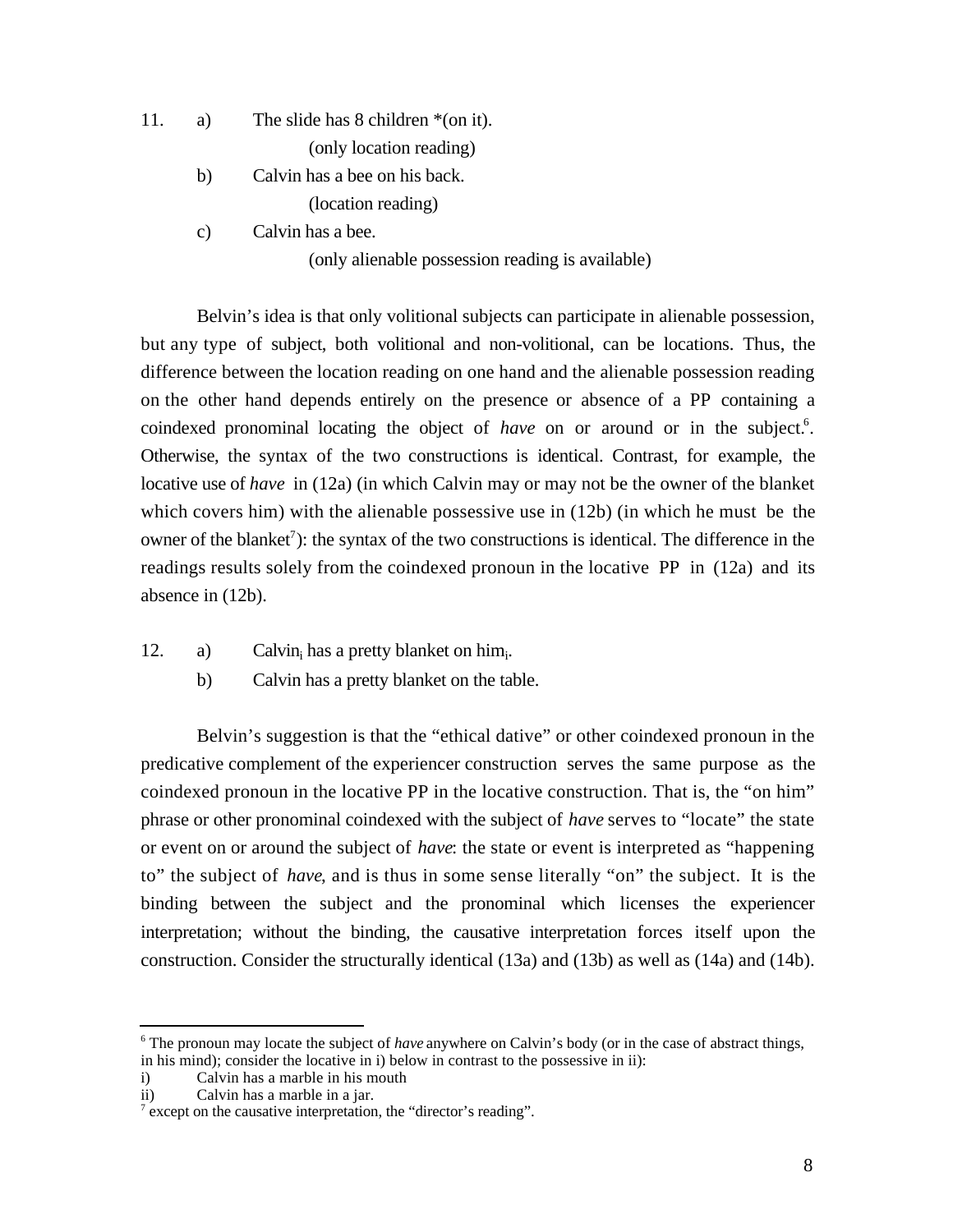Again, the difference in the readings results solely from the coindexed pronouns in the complement in (13a) and (14a), and its absence in (13b) and (14b):

| 13. | a) | experiencer                                                    |
|-----|----|----------------------------------------------------------------|
|     |    | Pinnochio, had Gepetto building other puppets on $\lim_{i}$    |
|     | h) | causative                                                      |
|     |    | Pinnochio had Gepetto building other puppets on the workbench. |
|     |    |                                                                |

## 14. a) **experiencer**

Pinnochio<sub>i</sub> had Gepetto step on his<sub>i</sub> leg.

## b) **causative**

Pinnochio had Gepetto step on a wood-boring beetle.

Belvin points out that volitional subjects can be both causers and experiencers, while nonvolitional subjects can only be experiencers, exactly as is the case with alienable possession: volitional subjects may be alienable possessors or locations, while non-volitional subjects may only be locations<sup>8</sup>. This can be seen in (15a,b) below:

# 15. a) **causer or experiencer**

John<sub>i</sub> had Mary break down his<sub>i</sub> door.

## b) **only experiencer**

The shirt had a button pop off of it.

If the experiencer reading is only allowed when the subject is coreferent with some pronoun (overt or covert) in the complement, we have a clear syntactic characterization of the experiencer reading: the subject of *have* must bind (be coindexed with) a pronoun in the

 $\overline{a}$  $8$  This is certainly the case when the complement clause is verbal (i), but when the complement is nonverbal, a non-volitional subject seems to be able to be interpreted as a causer (ii a,b). Belvin argues that this *cause* relation in the latter case is only apparent, as at least an implied coreferent pronoun must always be present in the complement; when the complement is so constructed as to exclude such coreference, the sentence becomes anomalous (ii c, d). The interpretation again is closer to one of "location" or "experiencer" than "causer.

i. a) \*The ice had Hobbes slide around. (causer)

b) \*The rumba had Hobbes tap his foot. (causer)

c) The plate-glass window had the ladder crash into it. (experiencer/location) The rumba had Hobbes tapping his foot (to it).

ii. a) The rumba had Hobbes tapping his foot (to it).

b) The ice had Hobbes sliding around (on it)

c)  $*$  The rumba had Hobbes tapping his foot to the polka $8$ .

d) \*The ice (on the road) had the car sliding around on the driveway.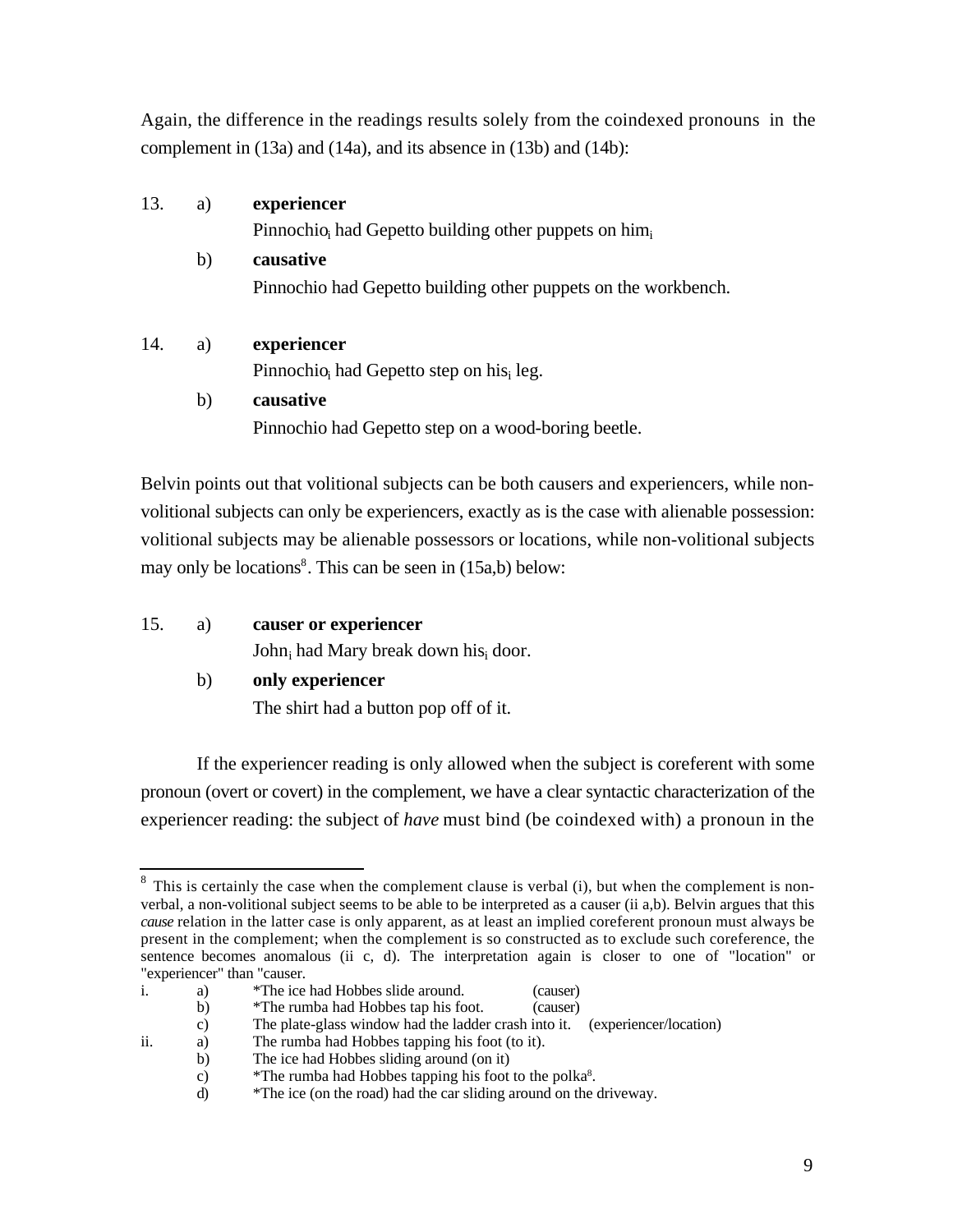complement. Belvin assumes the relation here is not syntactically defined, but in the next section we will argue for the syntactic characterization above.

To summarize the results of this section, we have followed Belvin in assuming that the experiencer reading is the correlate of the locative reading, where the distinction between syntactically identical constructions with *have* is dependent upon a binding relation between the subject of *have* and an element in its complement. We have thus shown how the syntactic context determines the interpretation of *have* for these four cases at least: alienable possession, causation, the locative interpretation and the experiencer interpretations. These results can be summarized as in the table in (16) below:

| (16)           | DP complement                          | <b>Predicative structure</b><br>complement |
|----------------|----------------------------------------|--------------------------------------------|
| No binding     | Alienable possession<br>interpretation | Causative<br>interpretation                |
| <b>Binding</b> | Locative<br>interpretation             | Experiencer<br>interpretation              |

2.2 Intentionality, logophors and the experiencer reading $9$ 

The non-volitional nature of the subject of experiencer and locative *have* indicate the direction an account of the somewhat peculiar fact illustrated in (17) below. If a binding relation is all that is necessary to establish the experiencer reading, why is it that in (17b), only the causative reading is available?<sup>10</sup>

17. a) Pinnochio had milk poured on him. b) Pinnochio had milk poured on himself. **\*experiencer reading**

Both experiencer and causative readings are available in (17a), while only the causative reading is available in (17b). In (17a), the pronoun *him* is available to be bound by the subject, thus situating the experience on the subject of have and allowing the experiencer reading. In (17b), then, the fact that the experiencer reading is unavailable must be related to the fact that this is a free occurrence of himself. If *himself* here were an anaphor it could not

l

<sup>&</sup>lt;sup>9</sup> Many thanks to Anne Zribi-Hertz for extensive discussion of the material in this section.

<sup>&</sup>lt;sup>10</sup>It is remarkable that even when great lengths are taken to ensure that the experiencer reading is by far the most salient, it is unavailable with a free *himself*, as in the following example; it is a fairly robust judgment.

i) Today was a very messy day indeed. First Bill had the baby spit milk on him, and then Hillary had the DOG slobber on HERSELF. DOG slobber on HERSELF.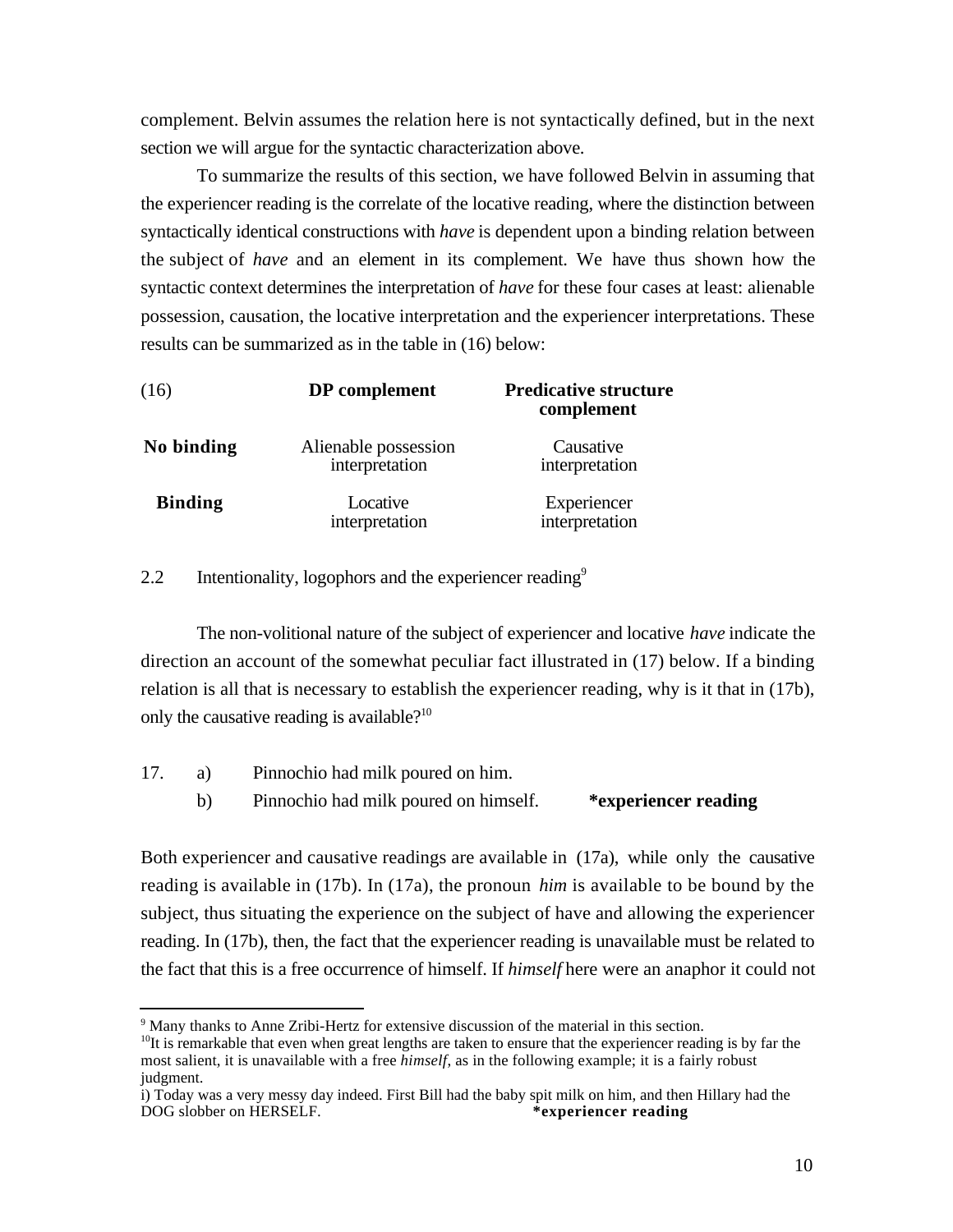be bound by *Hobbes*, as *Hobbes* is not within the governing category of *himself*, and principle A (Chomsky (1981)) states that anaphors must be bound within their governing category.

In (17b), then, (locally) free *himself* may appear in the causative reading, while it may not appear in the experiencer reading. In Harley (1997), I argue that this is because free *himself* does not provide an appropriate binding relation to the subject of *have*, due to its [- R(eferential] status in the framework of Reinhart and Reuland. However, here I will take a somewhat different tack, basing the treatment of this fact upon the theory of complex anaphora as emphatic pronominals outlined in Zribi-Hertz (1995) and elsewhere.

The Harley (1997) treatment makes a strong prediction, which, while somewhat awkward to test, appears to be false. If the only reason that (17b) is bad is that there is no appropriate binding relation present to license the experiencer reading, then if an appropriate binding relation is set up *independently* of the complex *himself* pronominal, thus licensing the experiencer interpretation, the *himself* pronominal should be felicitous when coreferent with the subject of *have*. This is does not seem to be the case, although the multiple pronominals in the necessary examples make judgments awkward, as they interfere with each other. In any case, (18b) is certainly no better than (17b) on the experiencer reading, although the coreference between *Clinton* and *his* is enough to license the experiencer reading when it occurs without the complex nominal present in  $(18a)$ :

18. a) (Poor Clinton!) He<sub>i</sub> had the Campaign Finance subcommittee subpoena his<sub>i</sub> vice president today.

b) (Poor Clinton!) He<sub>i</sub> had the Campagin Finance subcommittee subpoena his<sub>i</sub> vice president and himself today. \*experiencer reading

The problem with the presence of a free *himself* pronominal in the complement to an experiencer reading therefore cannot be the fact that no binding relation is established which permits the experiencer reading to occur, contra Harley (1997). Rather, some condition on the use of free *himself* must not be met when the subject of *have* is interpreted as an experiencer.

Anne Zribi-Hertz (p.c.) suggests that the relevant condition is that of *intentionality*. In Zribi-Hertz (1995) she develops a theory of long-distance uses of morphologically complex pronominals of the *himself* type and shows that the antecedent of this type of longdistance *himself* must be intentional, in the sense of Ruwet (1991) — the antecedent of long-distance *himself* must be a conscious human entity. Crucially, this intentionality must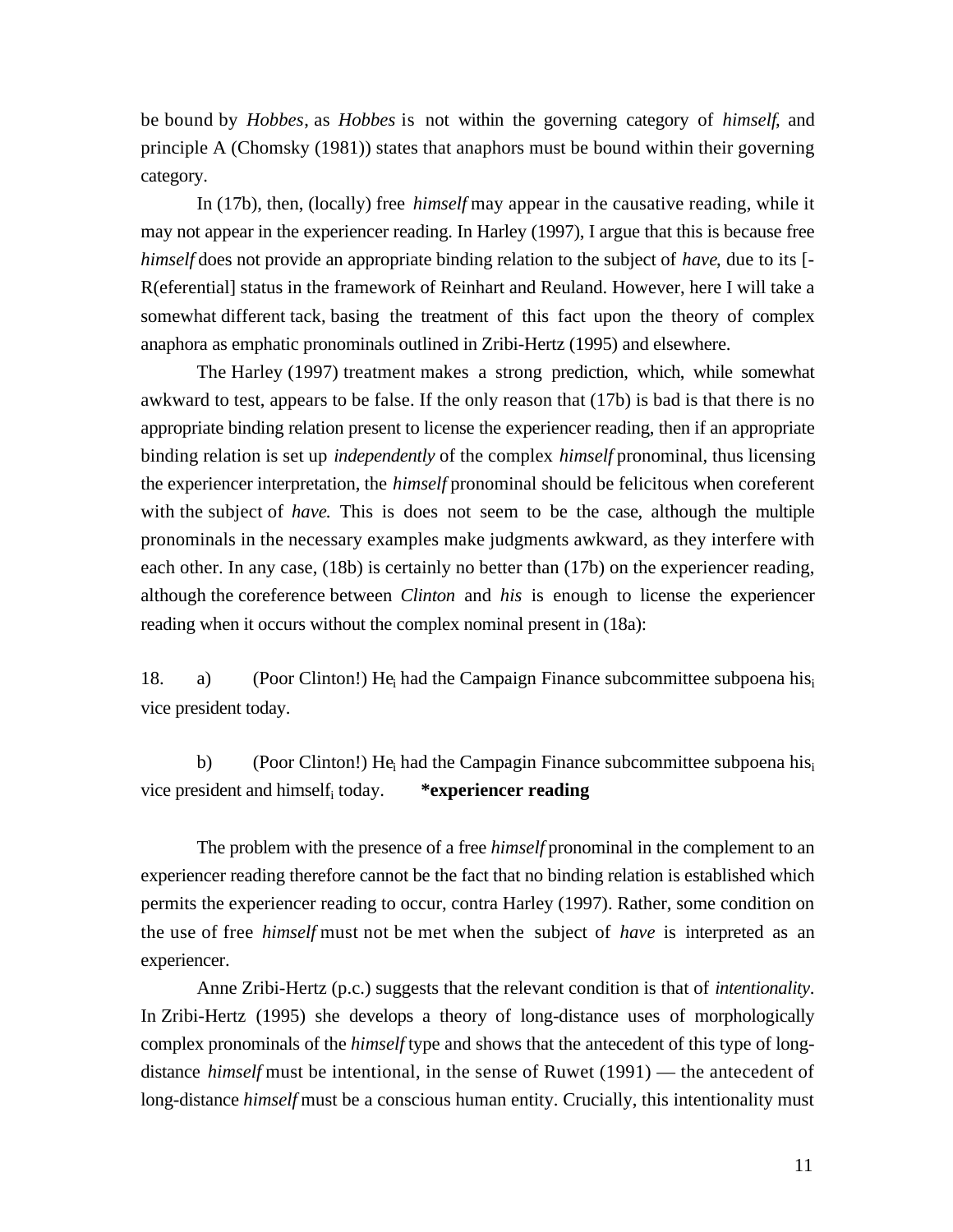be predicated of the antecedent in the discourse. It is not enough that the antecedent's reference be a conscious human entity by coincidence; rather, some predicate or usage *entailing* intentionality must be explicitly attributed to the antecedent of long-distance complex anaphora.

Without going into great detail, it should be clear why the subject of experiencer *have* is not a legitimate antecedent: on the experiencer use, the subject of *have* is being used as a metaphoric location. A non-human subject is just as possible as a human one on this interpretation (cf. ex. (15b)). If it is crucial that the antecedent of long-distance *himself* occur in the discourse in a place where only a conscious human entity might occur, the experiencer interpretation does not meet this condition — the subject of experiencer *have* is not intentional in the relevant way. However, on the freely available causative interpretation, the subject of *have* must be an appropriate causer, and only intentional entities may be appropriate causers (as they must have conceptualized the event or state which they wish to bring about, at a minimum). Hence, only the causative interpretation is possible for *have* when a long-distance anaphor is present in its complement which refers back to the subject of *have*.

Ideally, then, it should be possible to illustrate a similar contrast with the locative and alienable possession constructions. It does indeed seem to be the case that locative *have* does not admit a free complex pronominal in its complement, although the judgments are not quite as clear as in the causative/experiencer cases. In (19b) the director's reading is perfectly grammatical, and the locative is markedly degraded; in (19a), no appropriate reading is available at all:

- 19. a) \*The oak tree has a nest in itself.
	- b) Calvin has a bee on himself **??locative reading**

Even when the locative reading is independently licensed, as is (20), it is difficult to construe a long-distance anaphor as anteceded by the subject:

20. Calvin has a bee on his arm and several more buzzing around him\*(self).

This is not the case when *have* receives an alienable possession interpretation, however:

21. Calvin has a fancy red Porsche which comfortably seats both Mary and himself.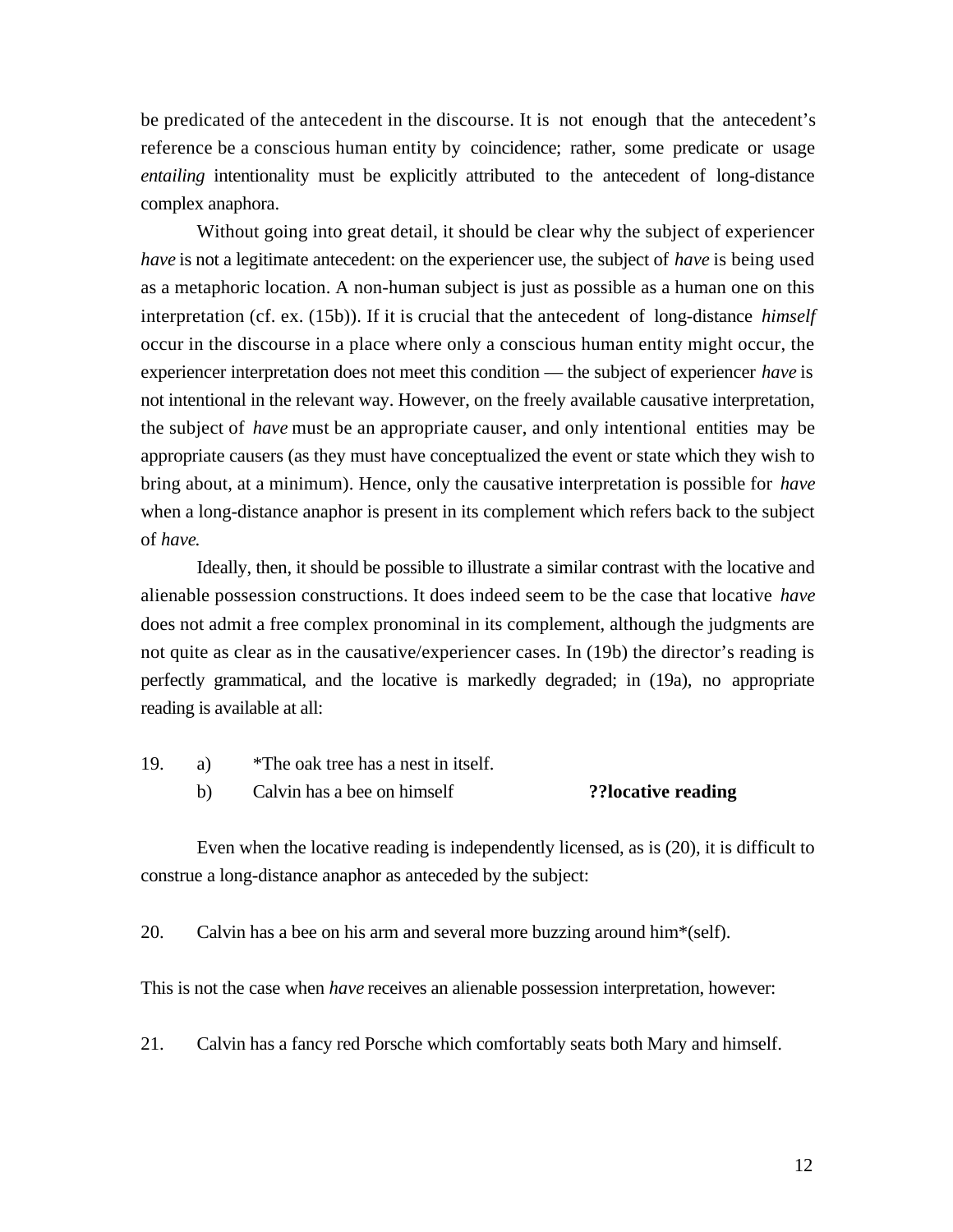The reason for the contrast is that alienable possession is *optional*: the alienably possessed thing is possessed solely by choice of the possessor: the attribution of choice to the subject of *have* on this reading means that the subject of *have* on this reading is intentional, and hence may antecede a long-distance reflexive. Again, this is borne out by the contrast in the possible subject types on locative vs. alienable possession readings: either volitional or nonvolitional subjects may be locations, while only volitional subjects may be alienable possessors.

2.3 Inalienable possession, having colds, etc.

We now have a four-way distinction with respect to interpretations of *have*: locative, possessive, experiencer and causative. However, as a quick perusal of the data in (1) shows, there are more than four distinguishable distinctions in the interpretations of *have* under consideration. In particular, when *have* has a DP complement, there is one interpretation in particular which we have not considered: that of inalienable possession.

As mentioned earlier in a footnote, although non-volitional, inanimate things may not alienably possess anything (because they may not be interpreted as intentional, which is a necessary element of the alienable possession reading). Recall that alienable possession refers to that type of possession which is undertaken by choice of the possessor, and may thus only be predicated of volitional subjects. However, there is a construction in which *have* may take either a volitional or non-volitional subject and does not require a coindexed pronoun in a locative PP to license the interpretation: this is the case of inalienable possession.

Inalienable possession is a non-volitional type of possession, just as is the case in the locative interpretation. In (22), you can see that any subject, either volitional or nonvolitional, may be said to *have* any of its parts or attributes — things which it does not possess by choice but rather by necessity.

- 22. a) The slide has rusty steps.
	- b) The oak tree has a twisted branch.
	- c) Calvin has a large red nose.

Belvin (1993) points out that Vergnaud and Zubizaretta (1992) argue convincingly that inalienably possessed things have a complex DP structure which includes a null possessive pronoun coindexed with the possessor. This structure has well-known syntactic or morphological reflexes in many languages (French, Japanese, Diné). If this is the case,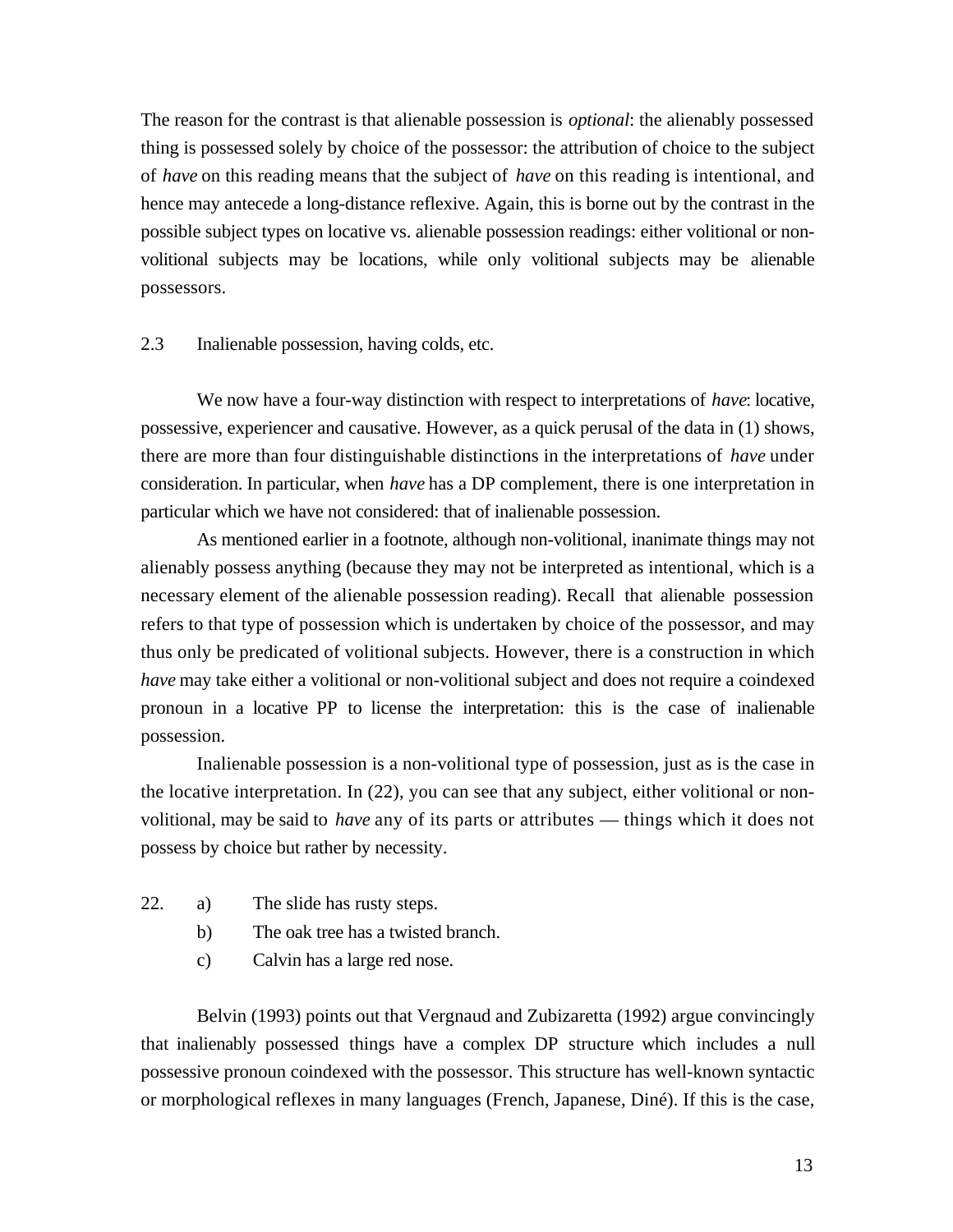then the crucial binding relation between the subject of *have* and its complement exists in inalienable possessive uses of *have* as well as locative and experiencer uses: the null possessive pronoun is coindexed with the subject. Inalienable possession, then, is just a subcase of the locative structure, with the non-volitionality of the subject licensed by a binding relation just as in the locative or experiencer readings.

The subject of inalienable *have*, then, should be unable to license a long-distance reflexive, just as the subject of locative and experiencer *have* is. Judgments are subtle; however, at first glance the data appear to bear out this prediction:

- 23. a) ??John has an large red nose which is exaggerated in the picture of himself hanging in the entrance hall
	- b) ??John has a terrible cold, and everyone is avoiding both his wife and himself.

## 2.4 Summary thus far

So far, then, we have concluded that all the uses of *have* under consideration may be structurally characterized with respect to two possible variations: first according to syntactic structure (whether *have* takes a DP complement or a predicative complement) and secondly according to whether or not there is a binding relation between the subject of *have* and an element in the complement. These two variables give us four different interpretations of *have*, summarized in the table in (16) repeated below as (24). Note that inalienable possession has been discovered to be a subcase of the locative interpretation, where binding exists between the subject of *have* and a null possessive pronoun in the complement.

| 24.            | DP complement                                                          | <b>Predicative structure</b><br>complement |
|----------------|------------------------------------------------------------------------|--------------------------------------------|
| No binding     | Alienable possession<br>interpretation                                 | Causative<br>interpretation                |
| <b>Binding</b> | Locative<br>interpretation<br>Inalienable possession<br>interpretation | Experiencer<br>interpretation              |

Interestingly, the binding relation variable seems to correlate with the volitionality ascribed to the subject: if there is a binding relation between the subject and the complement, the subject is non-volitional and non-intentional. In these cases, the subject may not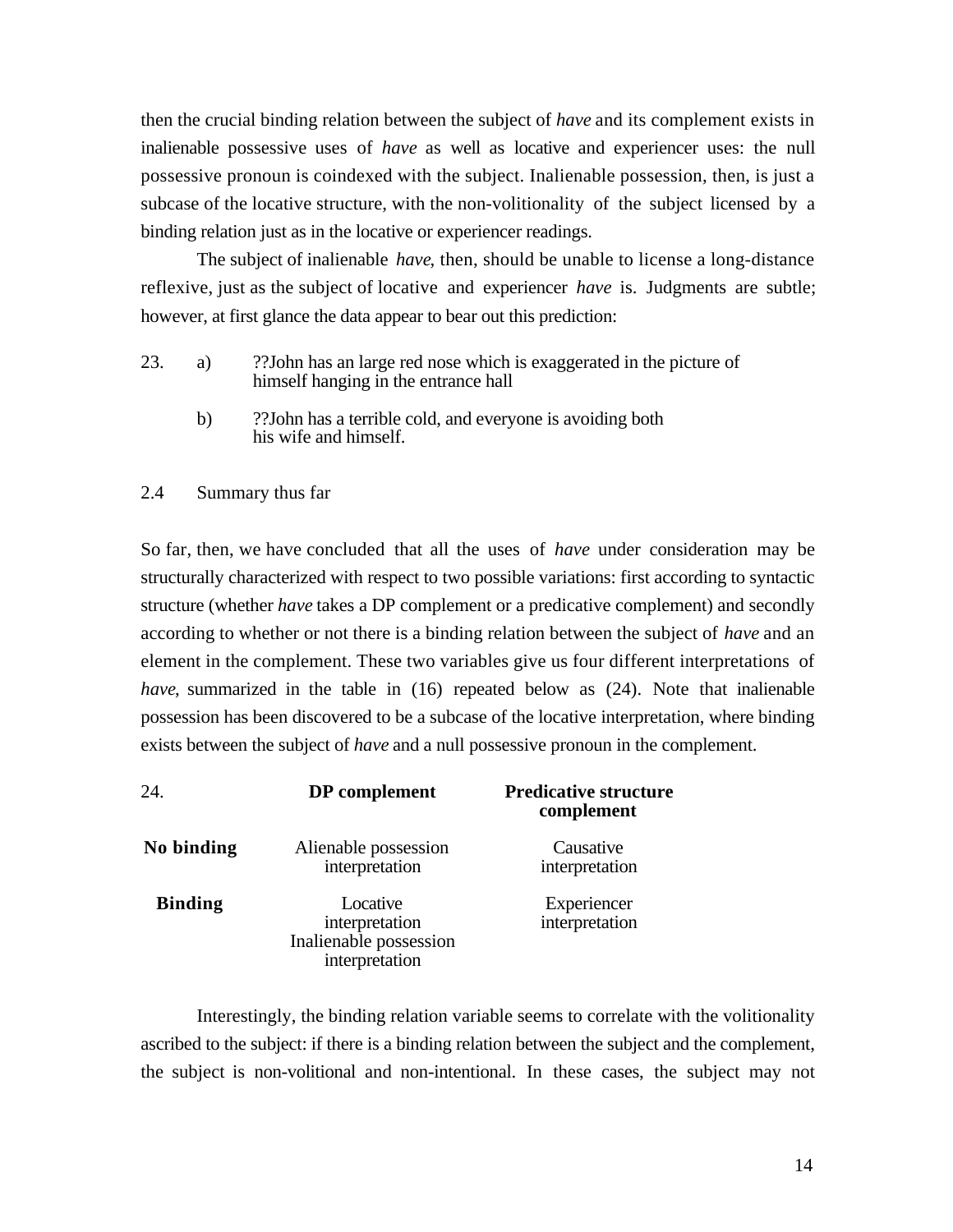antecede a long-distance reflexive, which according to the theory developed by Zribi-Hertz (1995), must have an intentional antecedent.

There are several further subtleties in interpretation which remain to be explored, however, which occur in the cases where *have* takes a predicate denoting a state or event as its complement, particularly with respect to aspectual interpretation. These will be the topic of the next sections.

## 3.0 Causative vs. Experiencer *have*: event type

Belvin (1993) notes that in the case of the causative and experiencer readings of *have*, where *have* takes some sort of predicative structure as its complement, the stativity or eventiveness of the entire construction appears to depend upon the stativity or eventiveness of the complement predicative structure. In this section we will apply some standard tests for eventiveness to causative and experiencer constructions with *have* and attempt to demonstrate how the event type of the predicative complement determines the event type of the entire construction.

First, recall the structure which we proposed in section 1.1 for this type of construction with *have*:, repeated here as (25):

25.



Remember that *have*'s subject DP receives its interpretation purely by virtue of its relationship with the material in the complement of *have*, there is no assignment of a "causer" theta-role or an "experiencer" theta-role to the subject of *have*, rather, the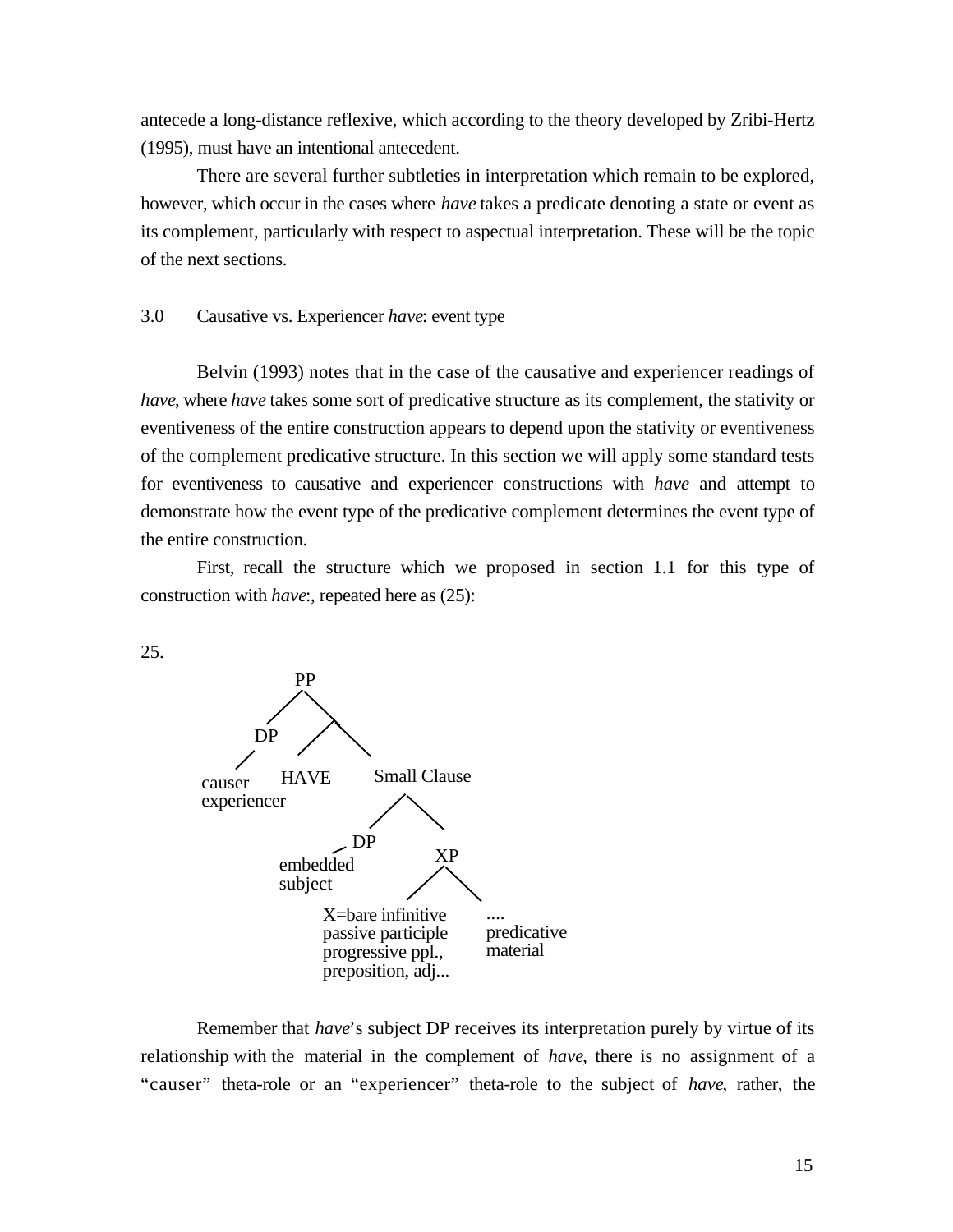difference depends upon interpreting the subject of *have* intentionally or non-intentionally, in accordance with the absence or presence of a binding relation between the subject of *have* and material in the complement<sup>11</sup>. (The same is true, of course, for the possessor and location interpretations for the subject of "have" discussed earlier — they are *configurationally* determined, rather than being assigned to the subject by *have*).

#### 3.1 Passive

In fact, it can be shown that causative interpretations of *have* differ substantially from other, more conventional causatives. For one thing, as mentioned above, none of these uses of *have* may passivize (26), not even the causative interpretation, while most standard causatives passivize freely (27), being truly agentive, eventive verbs and hence prime candidates for passivization.

| 26. | a)            | causative<br>active:<br>passive:     | Reynard had Pinnochio trick Gepetto<br>*Pinnochio was had *(to) trick Gepetto by Reynard                       |
|-----|---------------|--------------------------------------|----------------------------------------------------------------------------------------------------------------|
|     | b)            | experiencer<br>'active':<br>passive: | Pinnochio had Gepetto accidentally pour paint on him.<br>*Gepetto was had (to) pour paint on him by Pinnochio. |
|     | $\mathbf{c})$ | possessive<br>'active':<br>passive:  | Pinnochio had six balloons.<br>*Six balloons were had by Pinnochio                                             |
|     | $\mathbf{d}$  | locative<br>'active'<br>passive:     | The oak tree had a nest in it.<br>*A nest was had in it by the oak tree.                                       |
| 27. | a)            | active:<br>passive:                  | Mary caused John to cry.<br>John was caused to cry by Mary                                                     |
|     | b)            | active:<br>passive:                  | Mary made John cry.<br>John was made to cry by Mary. <sup>12</sup>                                             |

l  $11$  In this sense, of course, the "experiencer" in an experiencer reading is not truly an experiencer at all, but really more like a location — true "experiencer subject" verbs (psych verbs like "like", "want", "believe", etc.) require intentionality of their subjects, as without consciousness there is no experience. Although "experiencer reading" is thus a misnomer, I will continue to employ it in deference to common usage.  $12$  Interestingly, "get" causatives (which I argued earlier to be similar to the "faire" construction in Romance) do *not* passivize:

i) John got Mary to bake a cake.

<sup>\*</sup>Mary was gotten to bake a cake by John

Also, it's worth noticing that the bare infinitive complement of "make" becomes a full infinitive in the passive, possibly for historical reasons (c.f. Heycock & Santorini 1992).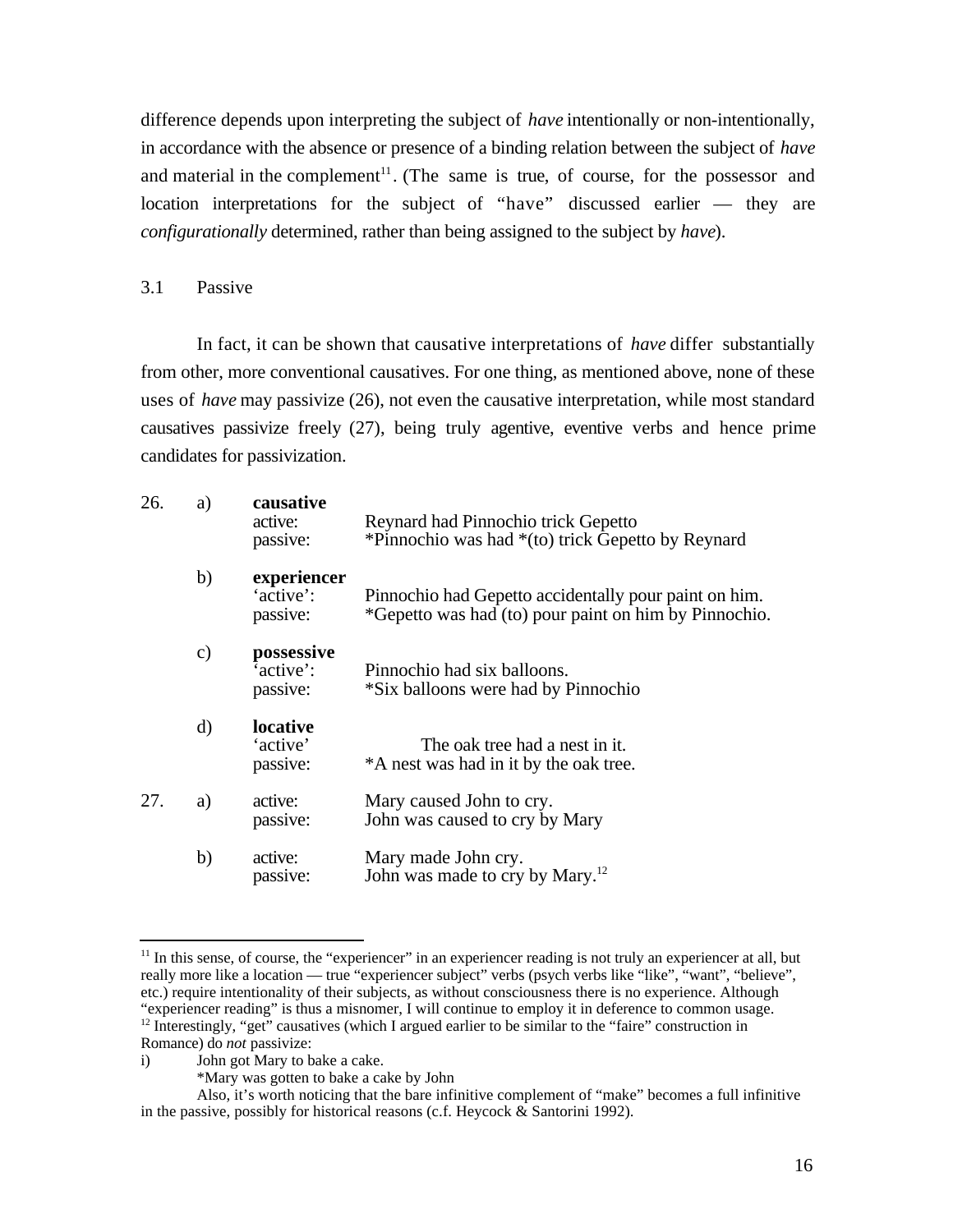The uniform behavior of *have* with respect to passivization across all interpretations is further support for the contention that the same *have*-relation is in force in all cases. It also seems to indicate that the subject of causative *have* is not a true agent. Also, insofar as passive may only apply to eventive verbs (as only eventive verbs may have agents — states do not have agents, as a general rule), it suggests that causative *have* is not eventive. We will see, however, that that is not necessarily the case.

Let us now turn to the promised tests for stativity and eventiveness, again beginning with results from Belvin (1993). We will apply them to causative and experiencer interpretations, as the locative and possessor interpretations are unarguably stative (although see the discussion of DP complements denoting events in section 5.0 below).

3.2 Pseudoclefts, progressive

Both pseudoclefts and progressive aspect are standard tests for eventiveness, as they are only possible with eventive predicates. When the XP complement to *have* is a bare infinitive or a passive participle, as in (28a,b) and (28c,d), the causative reading is permitted, but the experiencer reading is not available. However, when the XP complement to *have* is a progressive participle, PP, or AdjP (28e-j), no reading is available, neither causative, nor experiencer, and the sentences are simply ungrammatical

| 28. | a)            | bare infinitive<br>Pseudocleft:<br>What Pinnochio did was have [Gepetto step on him].<br>(*experiencer reading, causative ok)                         |
|-----|---------------|-------------------------------------------------------------------------------------------------------------------------------------------------------|
|     | b)            | Progressive:<br>Pinnochio is having [Gepetto step on him].<br>(*experiencer reading, causative ok)                                                    |
|     | $\mathbf{c})$ | passive participle<br>Pseudocleft:<br>What Reynard did was have [Pinnochio beaten to a pulp by his henchmen].<br>(*experiencer reading, causative ok) |
|     | d)            | Progressive:<br>Reynard is having [Pinnochio robbed by his confederates].<br>(*experiencer reading, causative ok)                                     |
|     | $\epsilon$    | progressive participle<br>Pseudocleft:<br>*What Pinnochio did was have [Gepetto stepping on him].                                                     |
|     | f)            | Progressive:<br>*Pinnochio is having [Gepetto stepping on him].                                                                                       |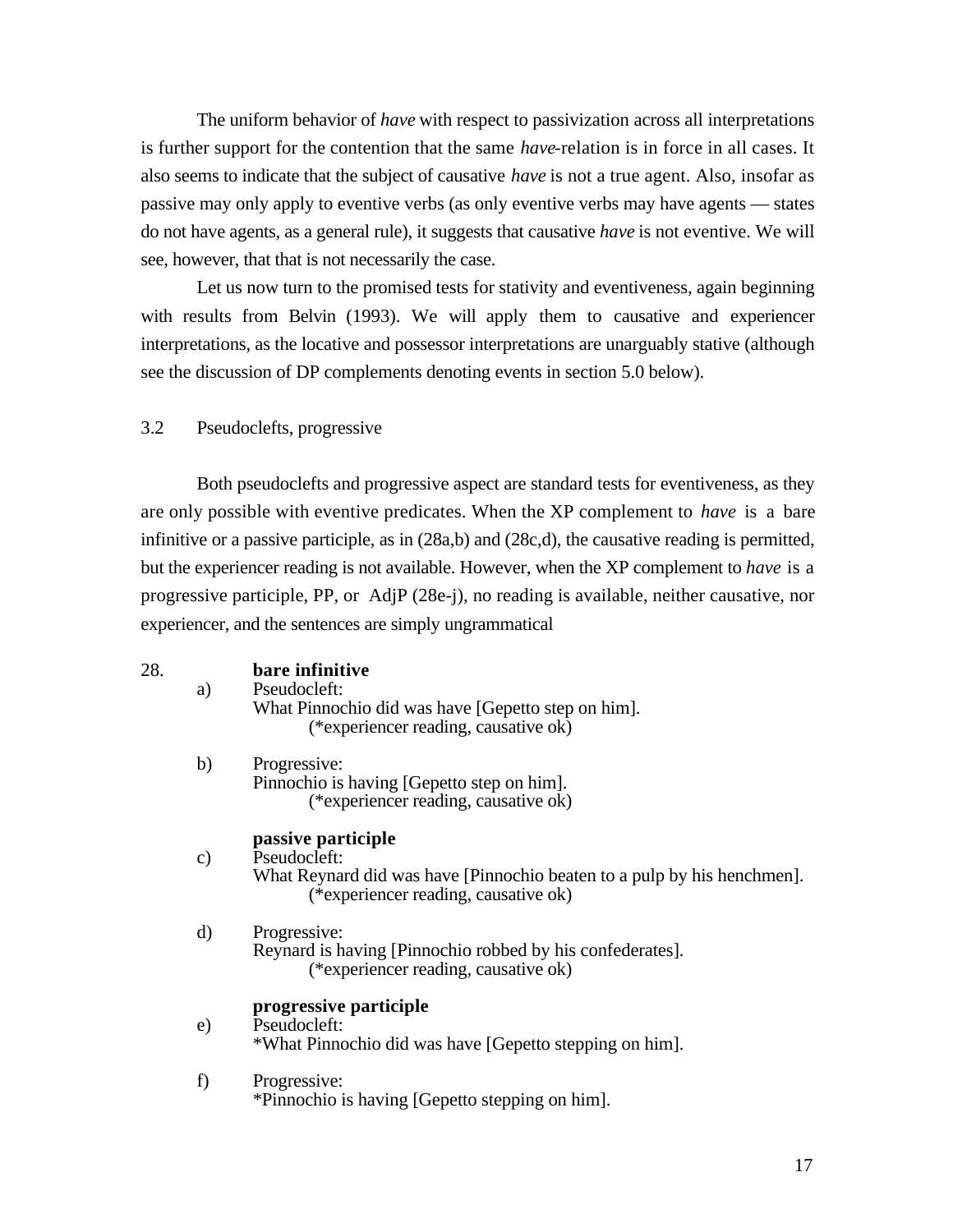| g) | PР<br>Pseudocleft:<br>*What Pinnochio did was have [Gepetto in his bed for days] |
|----|----------------------------------------------------------------------------------|
| h) | Progressive<br>*Pinnochio is having [Gepetto in his bed for days]                |
|    | AdjP<br>$\sim$ 1 $\sim$                                                          |

- i) Pseudocleft: \*What Pinnochio did was have [Gepetto sick as a dog]
- j) Progressive \*Pinnochio is having [Gepetto sick as a dog]

Thus, according to these tests, causative *have* with a bare infinitive or passive participle XP complement is eventive, while experiencer *have* with a bare infinitive or passive participle XP complement is stative. *Have* with a progressive participle, PP or AdjP complement is stative, no matter what the interpretation.

## 3.3 True present tense

Another standard test for eventiveness vs. stativity is the English true present tense, which reading may be forced by the use of an exclamative like "Look! (Bill knows Latin!)". Only stative predicates are generally permitted in this context; eventive predicates do not receive the true present tense reading.

With a bare infinitive complement XP, *have* constructions may not occur in the true present tense. This is unsurprising for the causative reading (29a), which is eventive according to the test in (28) above, but is unexpected for the experiencer reading (29b), which according to the test in (28) is stative. Also surprising is the behavior of *have* with a passive participle complement XP. The passive participle complement constructions tested as eventive on the causative reading in (28) above, but they are perfectly grammatical in the true present tense as well (29c), hence behaving both as stative and eventive. The passive participle complement structure on the experiencer reading is fine in the present tense (29d), which is consistent with its behavior in (28) above. Finally, both the causative and experiencer readings in the true present tense are grammatical when the XP complement is a progressive participle or a PP (29e-h). When the XP complement is an AdjP, the causative interpretation is fine (29i) but the experiencer interpretation is fairly ungrammatical (29j). This last fact is most likely due to the fact that the experiencer interpretation is generally poor with AdjP complements in any case, perhaps due to the pragmatic problem of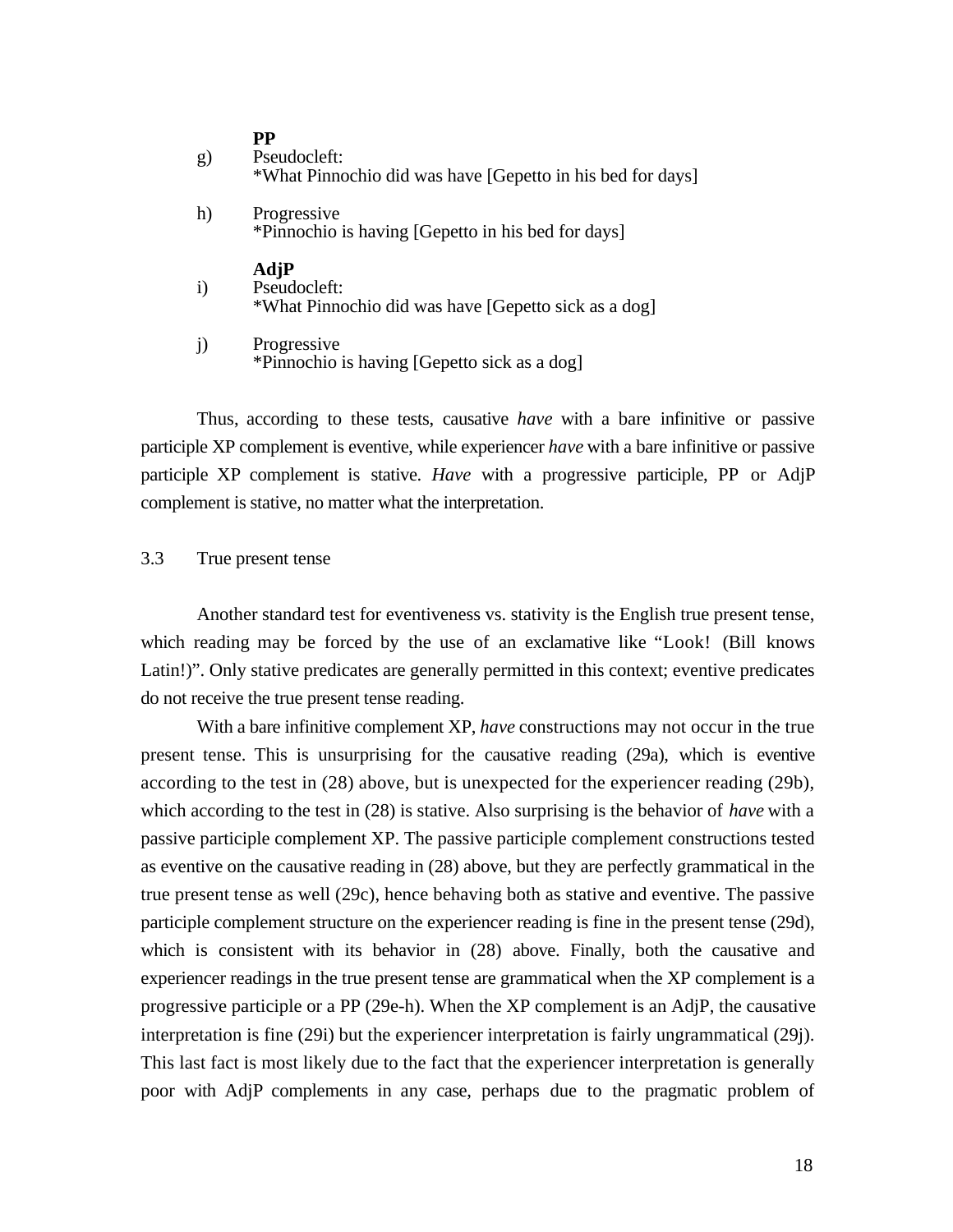interpreting someone else's adjectival property as something that adversely affects the subject of *have* . 13

## 29. **bare infinitive**

- a) causative $14$ : \*Look! Pinnochio has [Gepetto carve him a new nose]!
- b) experiencer: \*Look! Pinnochio has [Gepetto step on him]!

#### **passive participle**

- c) causative: Look! Reynard has [Pinnochio beaten to a pulp]!
- d) experiencer: Look! Pinnochio has [paint spilled all over him]!

## **progressive participle**

- e) causative: Look! Pinnochio has [Gepetto carving him a new nose]!
- f) experiencer Look! Pinnochio has [Gepetto spilling paint all over him]!

#### **PP**

- g) causative: Look! After all his escapades, [Pinnochio has Gepetto in bed]!
- h) experiencer Look! Pinnochio has [Gepetto on his foot]!

#### **AdjP**

l

- i) causative: Look! After all his escapades, [Pinnochio has Gepetto sick as a dog]!
- j) experiencer ??Look! Just when he's in trouble, Pinnochio has [Gepetto crazy on him]!

The results of the previous two sections are summarized in the table in (67), indicating for each reading and each complement how the construction behaved with respect to the three tests for eventiveness:

<sup>&</sup>lt;sup>13</sup> Indeed, this could be taken as supporting evidence for the analysis of experiencer *have* as in some sense a "location" for the state or event described in the complement — it could be extremely difficult to construe someone else's adjectival property as located on the subject in even a metaphorical way.

<sup>&</sup>lt;sup>14</sup>This is actually fine on the "director's reading", which we will argue below is universally stative. See discussion is section 4.3.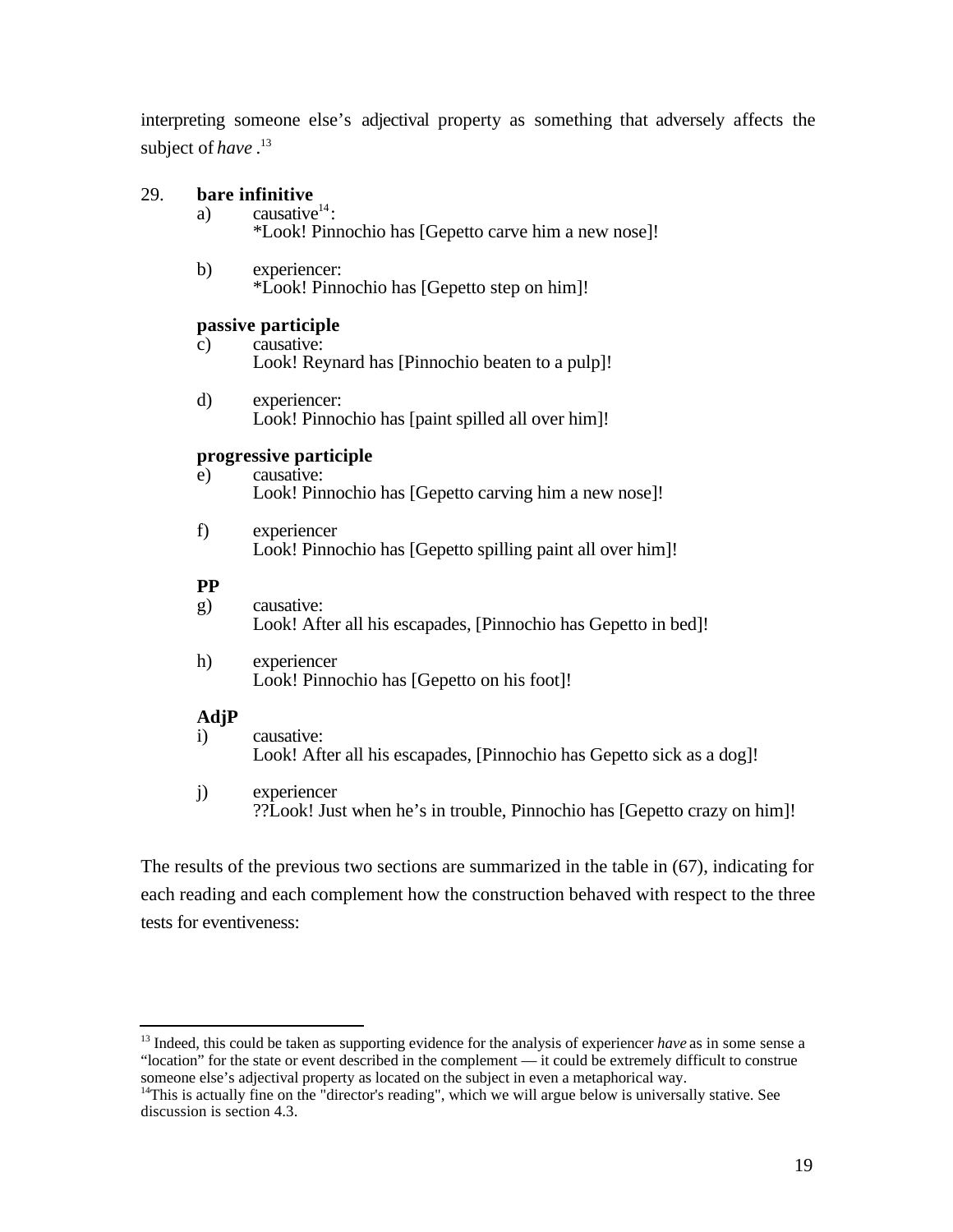| 67.             | <b>Eventive?</b>           | <b>Stative?</b>      |
|-----------------|----------------------------|----------------------|
|                 | (Pseudocleft, progressive) | (True present tense) |
| bare infinitive |                            |                      |
| causative       | yes                        | no                   |
| experiencer     | no                         | no                   |
| passive ppl     |                            |                      |
| causative       | yes                        | yes                  |
| experiencer     | no                         | yes                  |
| progressive ppl |                            |                      |
| causative       | no                         | yes                  |
| experiencer     | no                         | yes                  |
| <b>PP</b>       |                            |                      |
| causative       | no                         | yes                  |
| experiencer     | no                         | yes                  |
| AdjP            |                            |                      |
| causative       | no                         | yes                  |
| experiencer     | no                         | n/a                  |

Evidently, the experiencer reading with a bare infinitive must be either eventive or stative; we'll assume that it is in fact stative, and that the problem with an experiencer reading of the bare infinitive construction in the true present tense is due to as yet undiscovered interference from some other factor, especially since the experiencer reading tests as stative with every other type of complement, including the passive participle. The causative with a bare infinitive is clearly eventive. The causative with a passive participle seems to be both eventive and stative. We claim that both results are correct, due to the wellknown dual character of the passive participle (both verbal and adjectival passive participles are possible). We will discuss the syntactic encoding of this duality further in section 4.2 below. Finally, the remaining XP-complement candidates all test as stative on both the causative and experiencer interpretations.

The causative interpretation of *have* is the only one which shows variable behavior with respect to event type, and it is clear that this variability is permitted by the type of the complement to *have*. Only the bare infinitive and the passive participle complements allow an eventive reading for causative *have*; all other readings are stative. It is not a coincidence that the bare infinitive and the passive participle are the only complement types that permit an eventive interpretation for *have*; they themselves are the only complements which may denote events (with some interesting DP exceptions, discussed briefly in section 5.0). As a first result, then, we may conclude with Belvin that the event type of the complement predicative structure may be inherited by the *have* structure itself: when the complement is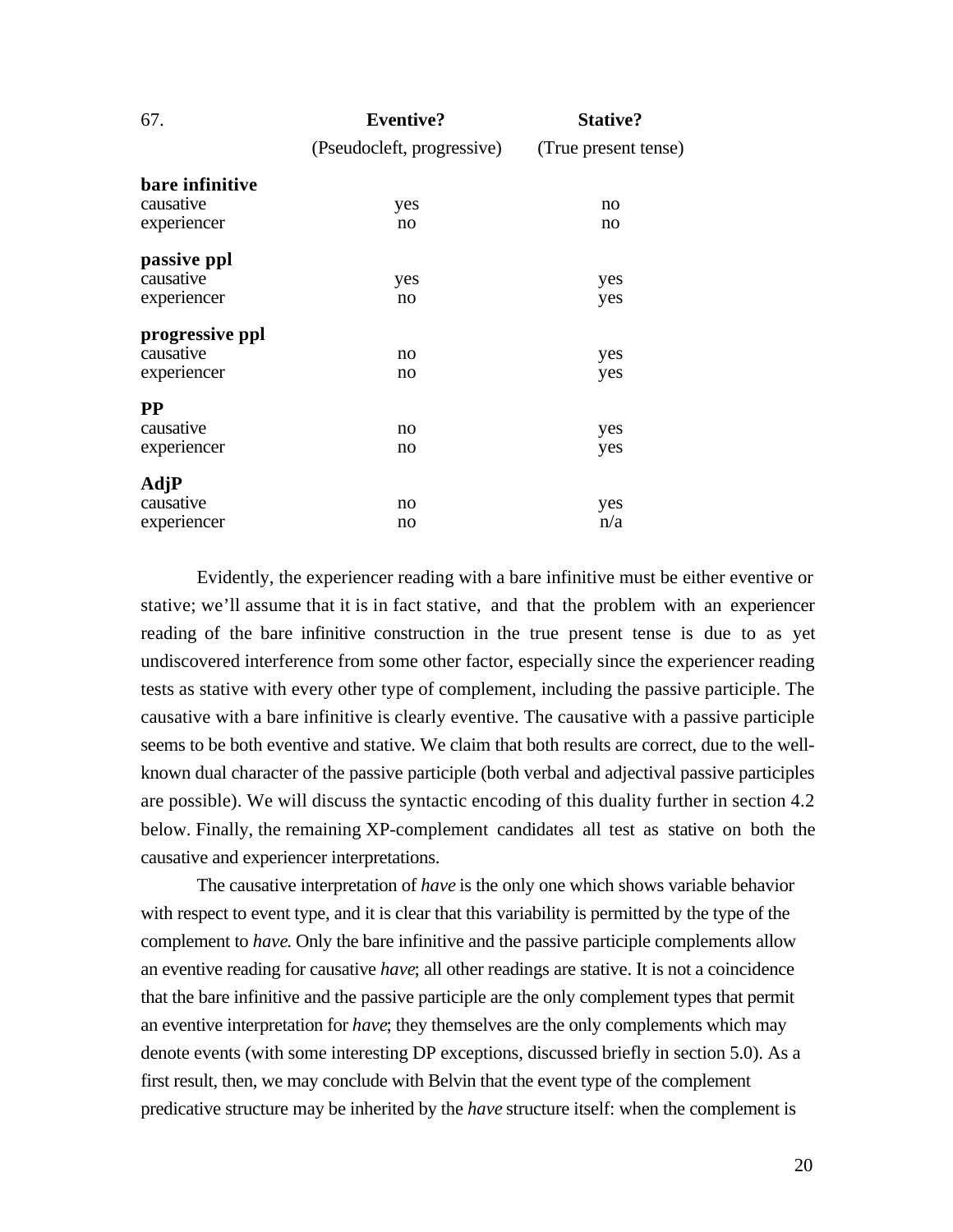eventive, *have* may be eventive, and when it is stative, *have* necessarily retains its stative character.

In the next section, we will adopt the theory of the syntactic encoding of eventiveness outlined in Kratzer (1996), Travis (1994) and Harley (1995), whereby eventiveness and agentivity is encoded in the upper half of the verbal projection in a split-VP approach to verbal syntax, and use this representation to show how the bare infinitive and the passive participle receive an eventive interpretation, while the progressive participle and the PP and AP complements may not.

#### 4.0 Representing Eventiveness

Kratzer (1996), Harley (1995), Koizumi (1993) and Travis (1994) all argue that syntactic agents are projected by a separate head from the verb's internal arguments in the VP syntax. That is, every agentive verb is made up of two heads. The specifier of the upper verbal projection contains the agent, and the lower verbal projection selects the internal arguments and other subcategorized complements, if any. Harley (1995) and Travis (1994) claim that the upper verbal head's function is to introduce an event argument into the verb, if it has one. If the verb is stative, then no upper verbal head introducing an event argument is projected, and no agent may be part of the verb's argument structure. This arrangement is sketched in (30) below (vP stands for e(v)entP):

#### 30. VP Syntax



I refer the reader to the work cited above for full argumentation for this type of structure. Here, we will simply make use of its segmentation of the VP into eventive and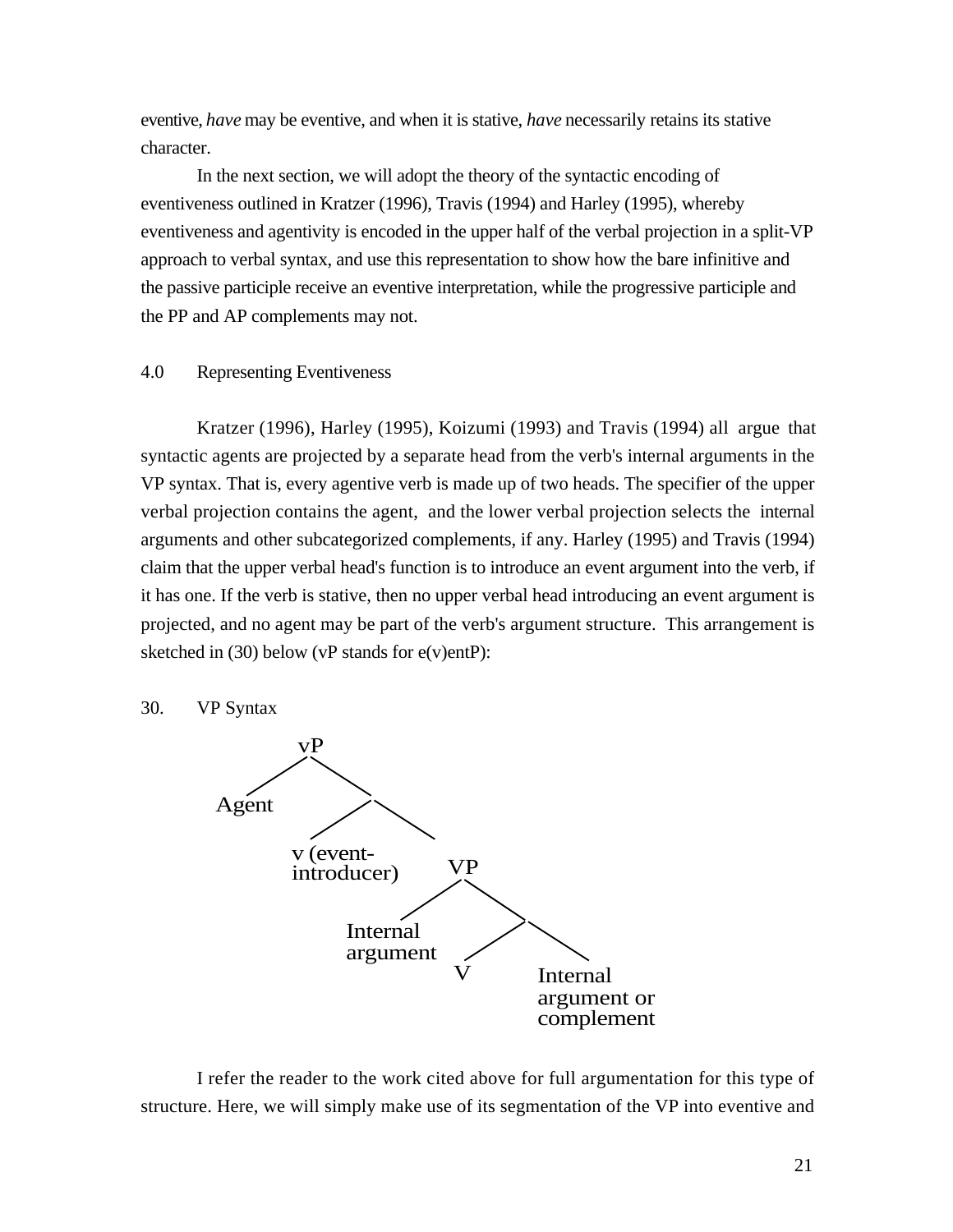non-eventive parts to encode the event types of the different complements to *have* sketched above. The central aspect of the analysis which will be of use to us here is the idea that a VP may not be eventive unless the upper, event-introducing vP is present in the syntactic structure. When the vP is absent, a stative reading is applied to the VP (e.g. the reading of an adjectival participle: "eat" without a vP means "eaten"). *Have*, we will argue, may take either a vP or a VP complement, giving the eventive or stative reading. The passive suffix -en operate on either a vP or a VP, yielding either the eventive or stative (verbal or adjectival) passive participle. Before turning to these constructions, however, let us briefly deal with the PP, AdjP and progressive participle complements to *have*.

#### 4.1 PP, AdjP and ProgP Small Clauses

Essentially, I claim that the structure of these complements to *have* is that of a small clause (Williams 1975, Stowell 1981, T. Hoekstra 1984, 1988) where the subject is adjoined to the predicative complement without any intervening inflectional or selectional material. No event is present, obviously, as no event is introduced into the predicative structure by vP, and the overall construction with *have* is hence stative. This structure is illustrated in (31a) for "Rocky had Apollo on the ropes" and (31b) for "The mayor had firemen constantly available".



b)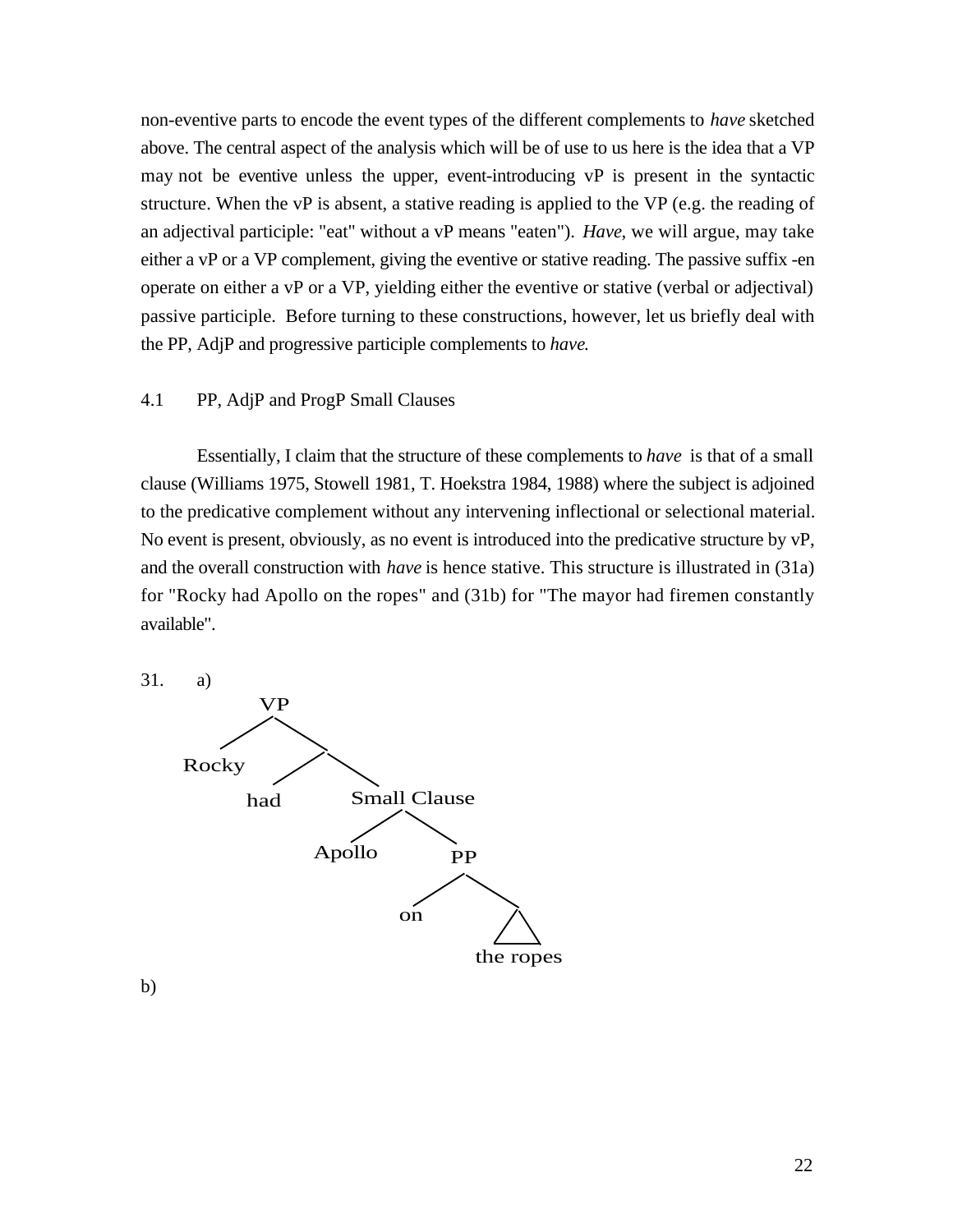

The progressive participle is a stative predicate, denoting the state of being midevent, exactly as is the case for AdjPs and PPs, and I assume that the structure is again identical, with the Progressive Phrase headed by the progressive participle and the DP subject of the small clause adjoined to it. The question of whether the progressive participle is formed by attaching the *-ing* affix to a vP or a VP is not necessarily important here, as the affix operates to produce a stative predicate in the end, no matter what it attaches to. See, however, Harley and Noyer (forthcoming) for discussion of the issue.

#### 4.2 Passive Participle

As demonstrated above, the passive participle shows variable behavior under causative *have*. The *have* construction with the passive participle tests as eventive when in an eventive context (pseudocleft and progressive (28c,d)) and stative when in a stative context (true present tense (29c)). I argue that this reflects two different possible sources for the simple passive participle.

The significant difference between the eventive passive participle and the adjectival passive participle can be seen in the difference between (32a) and (32b). True present tense, recall, is grammatical only with stative predicates — that is, it's grammatical with the adjectival but not the eventive passive participle. (32a) is grammatical because the participle *eaten* is interpreted as the adjectival passive in this case. (32b) is ungrammatical because the addition of the *by*-phrase forces the participle to be interpreted eventively (i.e. agentively) and this eventive interpretation is incompatible with the stativity requirement on true present tense.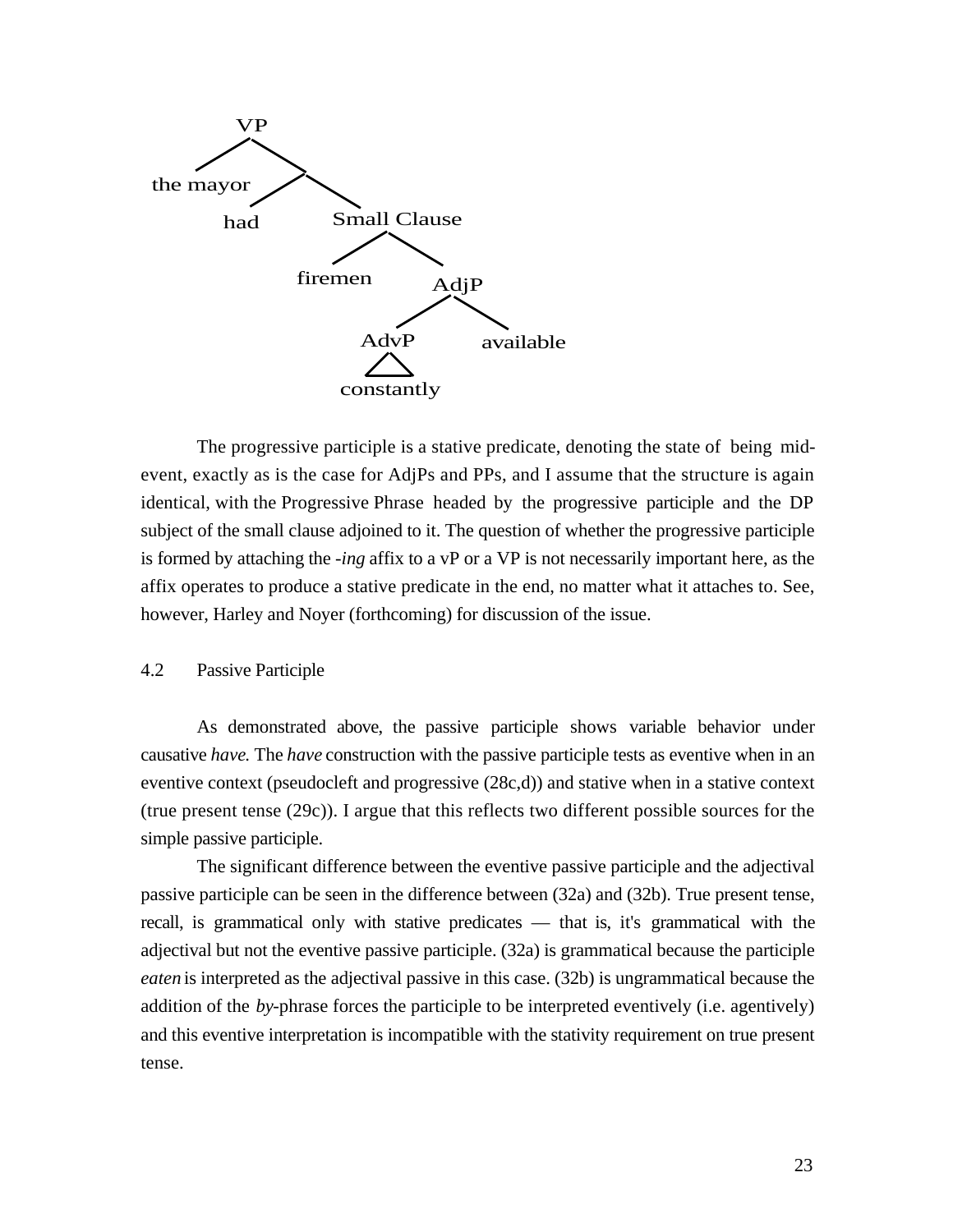- 32. a) Look! The paint is spilled!
	- b) ??Look! The milk is spilled by Gepetto!

Significantly, the addition of a *by*-phrase to the causative reading with *have* in true present tense (33), which must receive a stative interpretation in all cases, produces the same anomaly as in  $(32)$  (compare  $(29c)$  and  $(28c)$ ):

33. ??Look! Reynard has Pinnochio beaten to a pulp by his henchmen!

The addition of the *by*-phrase replacing the deleted agent argument of a passive is possible only when an agent argument *has* been deleted — that is, only when the passive morpheme *-en* has taken the upper vP as its complement, producing an eventive passive participle, as in (28c). (We do not attempt to provide an account of *how* the deletion of the agent argument is accomplished by addition of the passive morpheme *-en*.). When the passive morpheme has taken the VP as its complement, the adjectival passive is the result, with no implied agent present in the structure and no possibility of a *by*-phrase. This explains the dual behavior of the passive participle, and provides a plausible structural account of the lack of *by*-phrase in stative (adjectival) interpretations of the passive. The two structures for eventive and adjectival passives can be seen in (34a,b) below. (The "small clause" predicative structure remains the same whether the predicative phrase is eventive or adjectival.)

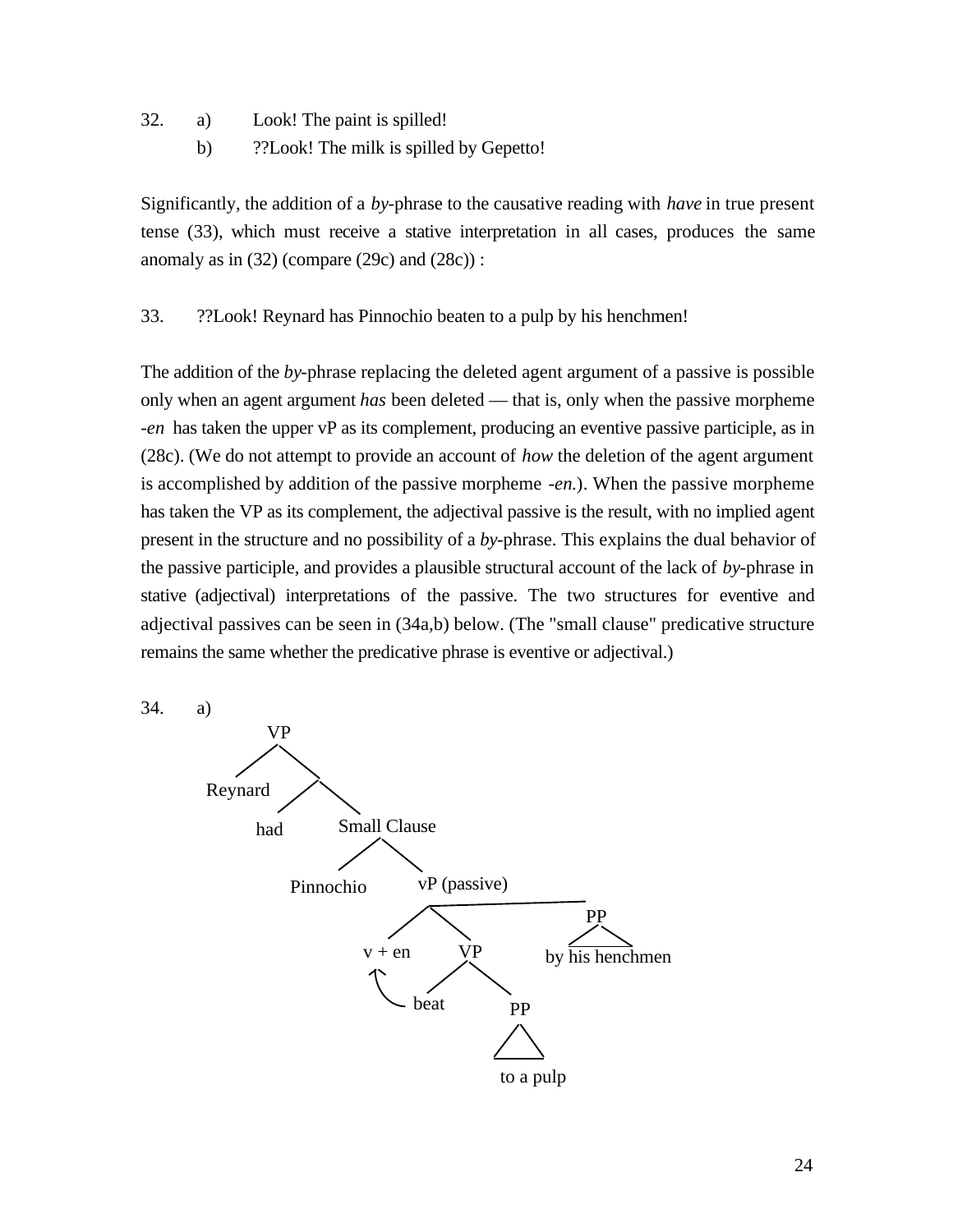

Note that on the experiencer reading, only the adjectival passive is licensed: no *by*phrase may appear (35). This confirms our supposition above that the experiencer reading must take a stative complement (and hence be stative) on all interpretations.

35. ??Pinnochio had milk spilled all over him by Gepetto.

#### 4.3 The dual behavior of the bare infinitive

If it is the case that the experiencer reading must take a stative complement, then it must be the case that there is a stative reading available for the bare infinitive in sentences like (36):

36. Pinnochio had [Gepetto step on his arm].

However, it is equally clear from the grammaticality of sentences like (28a,b) (repeated below with variation as (37a,b)) that there is an eventive reading for the bare infinitive, making the eventive causative interpretation of the *have* construction available:

37.

| a) | Pseudocleft:<br>What Pinnochio did was have [Gepetto paint his hair black]. |
|----|-----------------------------------------------------------------------------|
| b) | Progressive:<br>Pinnochio is having [Gepetto paint his hair black]          |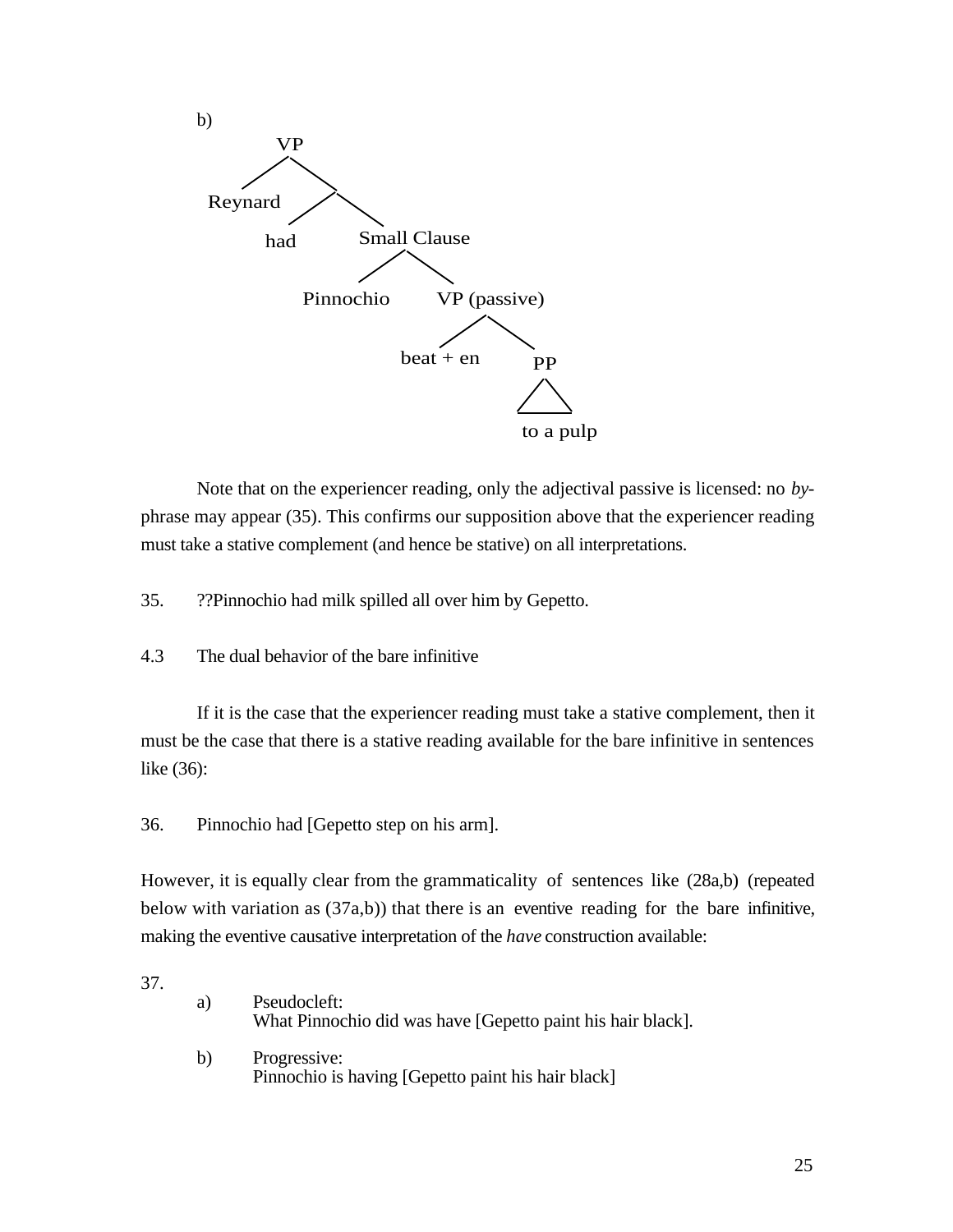The bare infinitive, then, may bear an eventive or a stative interpretation, yet retain exactly the same surface form.

Since (in English, at any rate) the v head is always morphologically null<sup>15</sup>, we assume that the V head realized in isolation (with no Tense morphology, etc.) will have the same morphological shape as the V+v combination when it is realized with no Tense morphology or other marking. I contend that the bare infinitive may represent either the V head realized in isolation (when it is stative), or the V+v combination (when it is eventive). The predicate, whether it is headed by V alone or  $V+v$  will still form part of the same Small Clause structure, exactly as for the passive participle above. The structures for the eventive, causative Small Clause illustrated in (37) and the stative, experiencer Small Clause illustrated in (36) are below in (38a,b).



l

<sup>15</sup>It has been argued that causative affixes like *-ize* (*rubberize*) or *-ify* (*deify*) or *en-* (*ennoble)* are in fact overt realizations of the v head. We will not address this issue here, however, as it is not obviously compatible with the present analysis.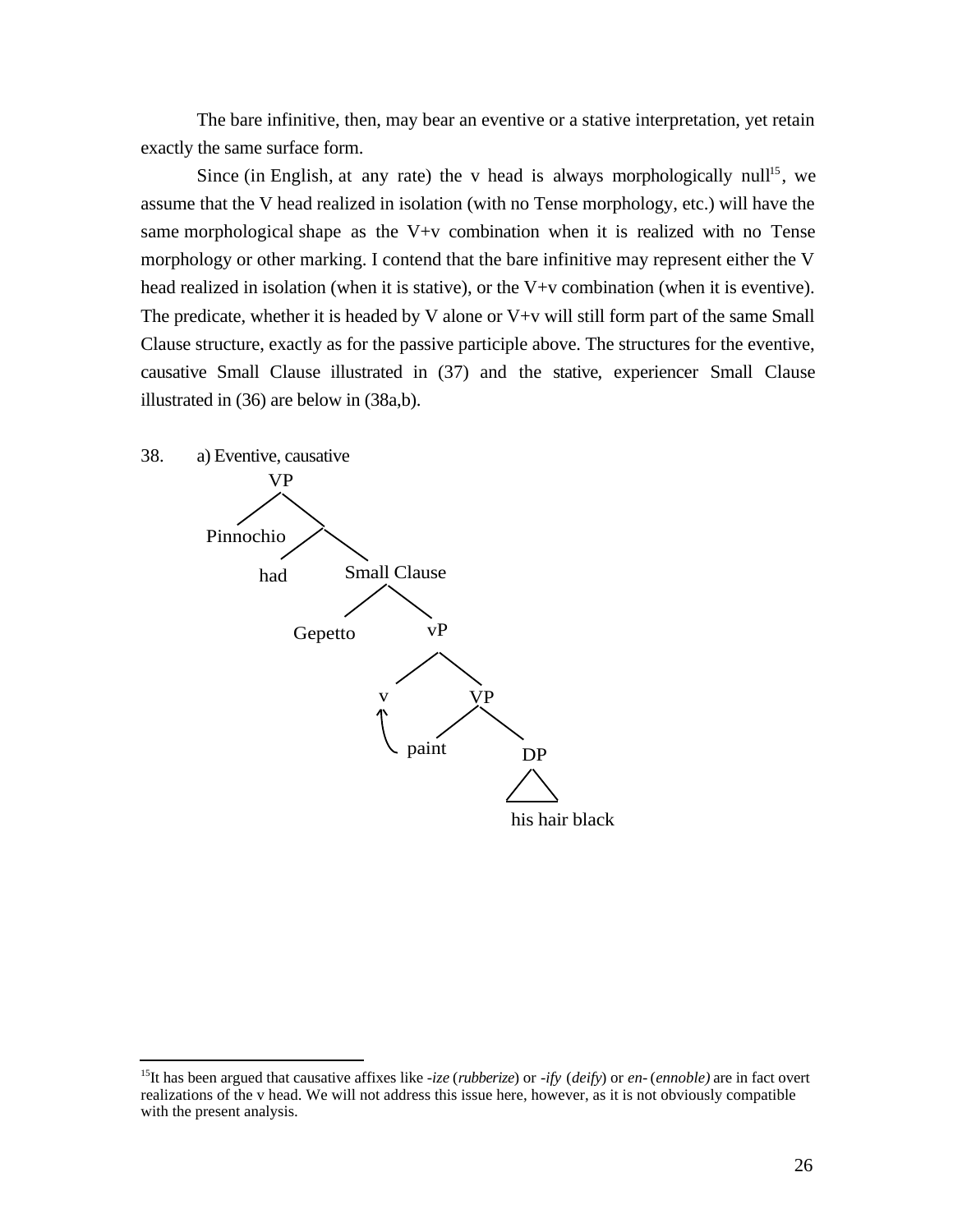

The reader may have noticed that this account has one apparent drawback: there is no way to rule out the sentence in (29a), repeated below as (39):

#### 39. **causative:**

\*Look! Pinnochio has [Gepetto carve him a new nose]!

That is, why can't causative *have* take a stative bare infinitive complement, as it is able to take a stative complement (including the passive participle) of any other type?

In fact, as noted in footnote 14 above, there is a causative reading of (39) on which the stative interpretation of the bare infinitive is grammatical, and that is the *director's reading*. If the situation is such that Pinnochio is the director of a movie or play, or the playwright or screenwriter, then an audience watching the play or movie, or reading the script, may make exactly that remark to each other on a perfectly grammatical reading: ("Look! Walt Disney has Gepetto carve Pinnochio a new nose at the end of the movie! It wasn't that way in the book!"). So, in fact, it is possible to have a causative reading with the stative VP bare infinitive complement, it's just that the situation in which it is grammatical is far enough removed from the standard causative interpretation that without pragmatic support it's difficult to imagine the grammatical reading.

The standard eventive causative bare infinitive reading carries the implication that the agent of the embedded event is complicit in or at least agrees to carry out the action of the event. No such implication is present on the "director's" reading, because the structural agent-introducing head is not present. This explains why the only interpretation available for unaccusative and passive complements to *have* is the "director's" reading, in which the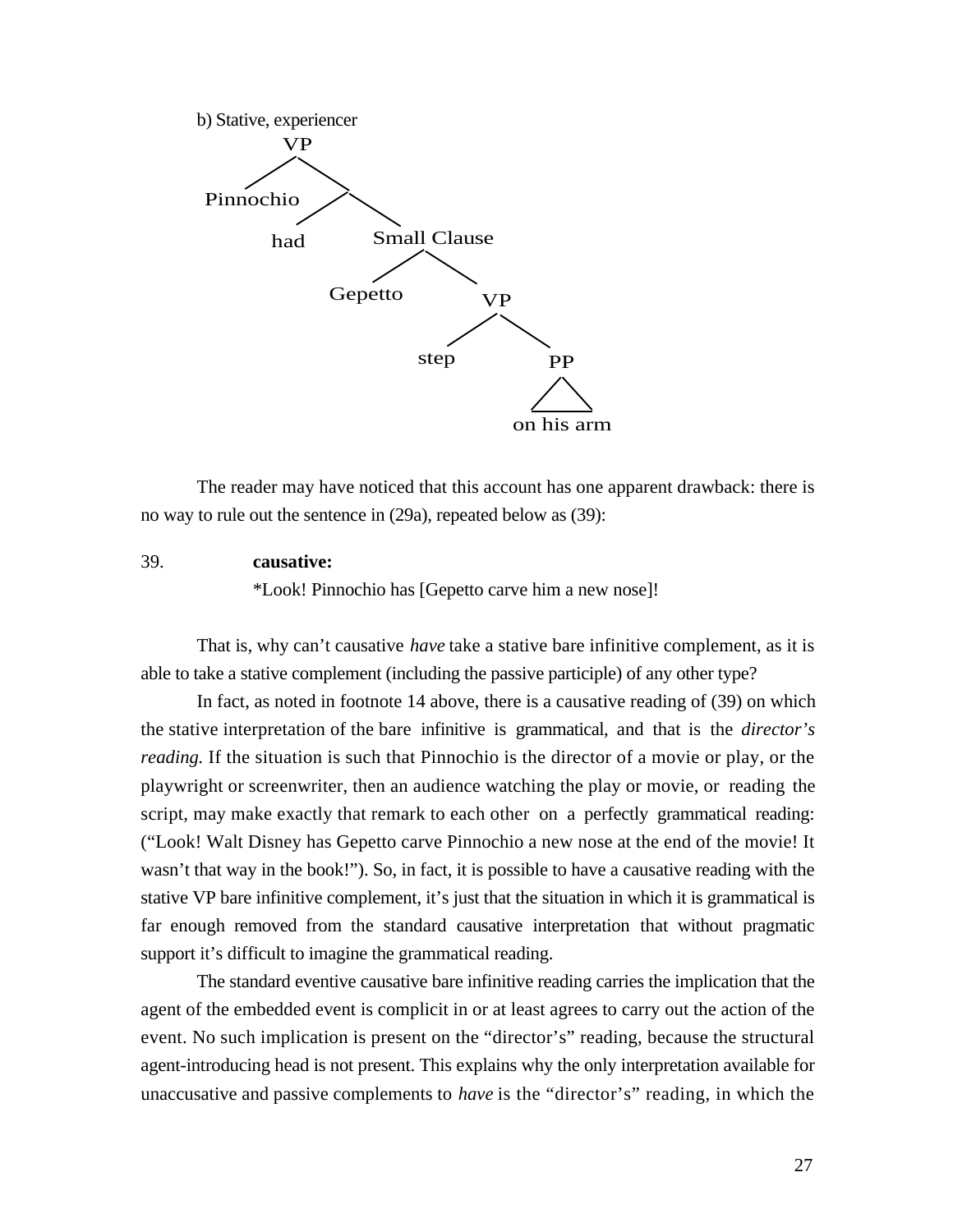subject of *have* is omnipotent and has complete control over the situation, and may thus command anything. The sentences in (40a,b) below are only grammatical on the "director's" reading<sup>16</sup>, or alternatively if a degree of animacy and agency is attributed to the embedded subject (*water* in (40a) and *Pinnochio* in (40b)).

- 40. a) Pinnochio had the water boil.
	- b) Reynard had Pinnochio trip on the stairs.

Presumably, the complicity is present only when the small clause subject may be interpreted as a true agent, as the structural agent-projecting head is present. Otherwise, the small clause subject is not complicit in the action, and the "director's reading" is forced, as is the case when the stative reading is forced on the bare infinitive.

## 4.4 Summary

l

In this section, then, we have proposed to exploit the split-VP approach to the projection of agentivity and eventiveness to account for the various readings available for the constructions in which *have* has a predicative complement. If the complement is stative, it does not project an agent, and the interpretation of the *have* construction is necessarily stative as well. If the complement is eventive, it may project an agent, and the intepretation of the *have* construction may also be eventive, albeit only on the causative reading. The experiencer reading is necessarily always stative. From this it is clear that the passive participle and the bare infinitive both have a stative reading and an eventive reading. For the passive participle, the difference has a structural correlate: if the reading is stative, no agentspecifying *by*-phrase may appear. We propose that the stative reading in the two cases results when the predicate in the small clause complement to *have* is a VP, with no agentprojecting or event-introducing vP present; the eventive reading appears when the predicate in the small clause complement to *have* is a vP, and hence introduces an event and supports an agentive reading for the subject of the small clause.

 $16$ Note that the "director's reading" is not just another fashion of making the embedded subject complicit in the action caused — that is, it does not become grammatical because, for instance, the director may instruct the actor to perform an action, which he then carries out willingly. That is the reading on which a degree of agency is ascribed to the subject of a normally non-agentive verb. The true "director's reading", however, does not imply necessary complicity on the part of the *character*: if Reynard is the screenwriter, he may "have Pinnochio trip" or "have the water boil", and the character Pinnochio has no choice or control over whether or not he trips, as is usually the case with unaccusative verbs, and of course the water has no control or choice over whether it boils or not.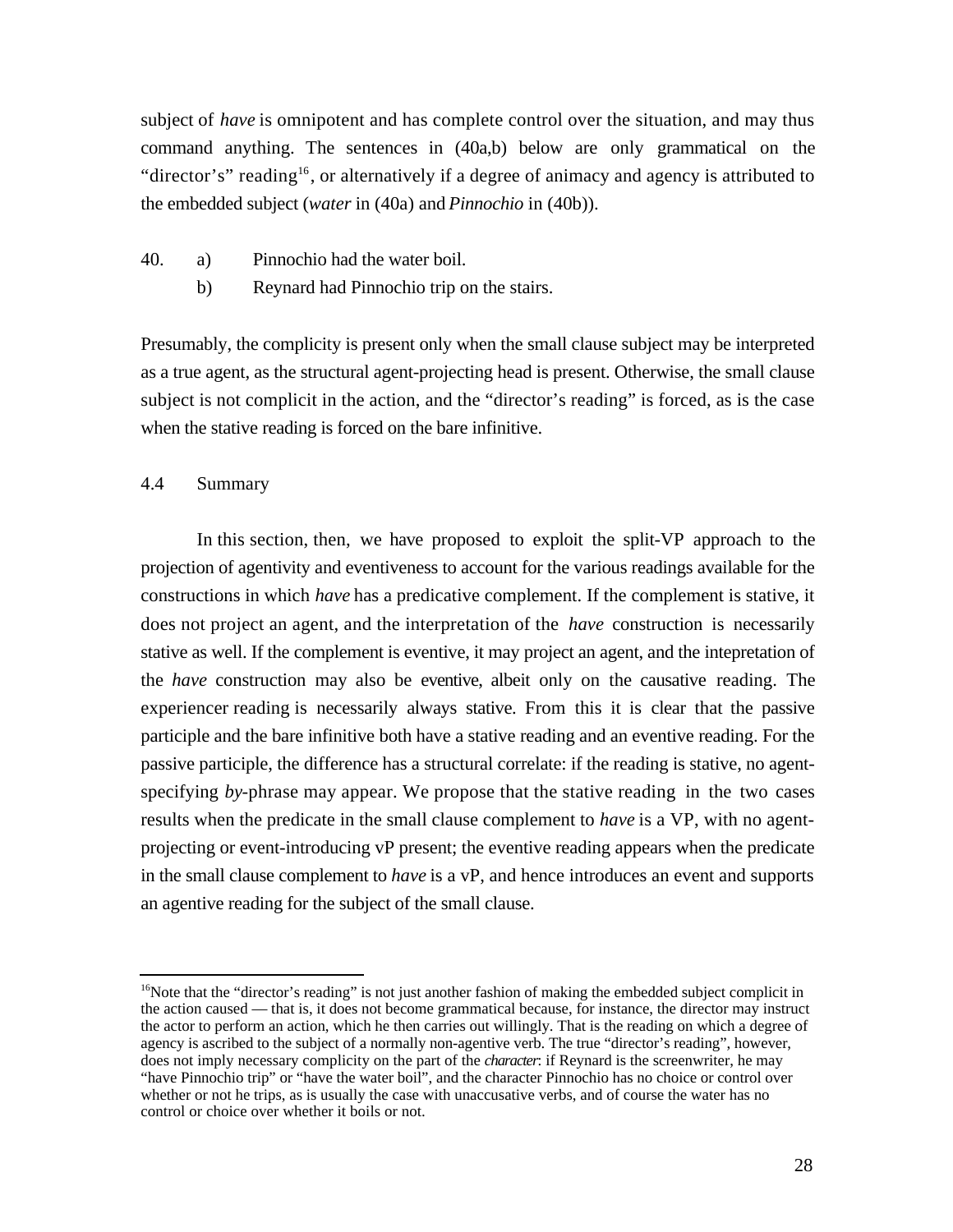#### 5.0 Conclusion and implications: *have* as a relational element

Over the course of this discussion, we have arrived at two main conclusions with respect to the interpretation of *have*. Firstly, the interpretation assigned to the *have* predicate does not arise from the *have* form itself, but rather is a consequence of a) the type of complement (DP or small clause) which *have* takes and b) the presence or absence of a binding relation between the subject of *have* and some pronominal element in its complement, whether that complement is a DP or a small clause. An interesting correlate of the appearance of the binding relation is the assignment of a non-intentional interpretation to the subject of *have*: an intentional interpretation of the subject only arises when the binding relation is absent. The intentional reading of the subject is associated with "possessive" and "causative" interpretations of *have*, and the non-intentional reading with "locative" and "experiencer" interpretations of *have.*

Secondly, we have seen evidence that the stativity or eventiveness of a causative *have* construction with a small clause complement is inherited from the stativity or eventiveness of the predicate of the small clause. All small clause predicates may be seen to be stative (as they all may occur with the experiencer reading, which is always stative), including the bare infinitive and the passive participle. An account of this variable behavior of bare infinitives and passive participles is proposed which exploits the "Split-VP" verbal architecture proposed in Travis (1994), Kratzer (1996) and Harley (1995), according to which eventiveness is introduced in the upper vP projection; stative readings of bare infinitives or passive participles result when only the lower VP projection is present.

A final note on the relation of this work to the primary proposal presented in other papers in this volume. Guéron, for example, proposes to analyze *have* as simply a predication relation. This approach is not immediately obviously compatible with the results arrived at here: here, *have* is viewed as a *relational* element, probably of prepositional type, as in the proposals of Kayne (1993) and Freeze (1992). This element has no inherent meaning other than the expression of a relationship between two syntactic entities, and all the shades of interpretation which it may bear are here shown to be purely the result of contributions made by the syntax of the related elements themselves. One feature worth noting which the related elements have in common, be they DPs or a DP and a small clause, is that the related elements are all of similar semantic *type*: they are all saturated functions. It is possible that *have* acts to express a relation between saturated functions. On this point, it is worth noting as well that it is the *denotation* of an event by the complement to *have* which determines the eventiveness or lack thereof of the entire construction: DP complements to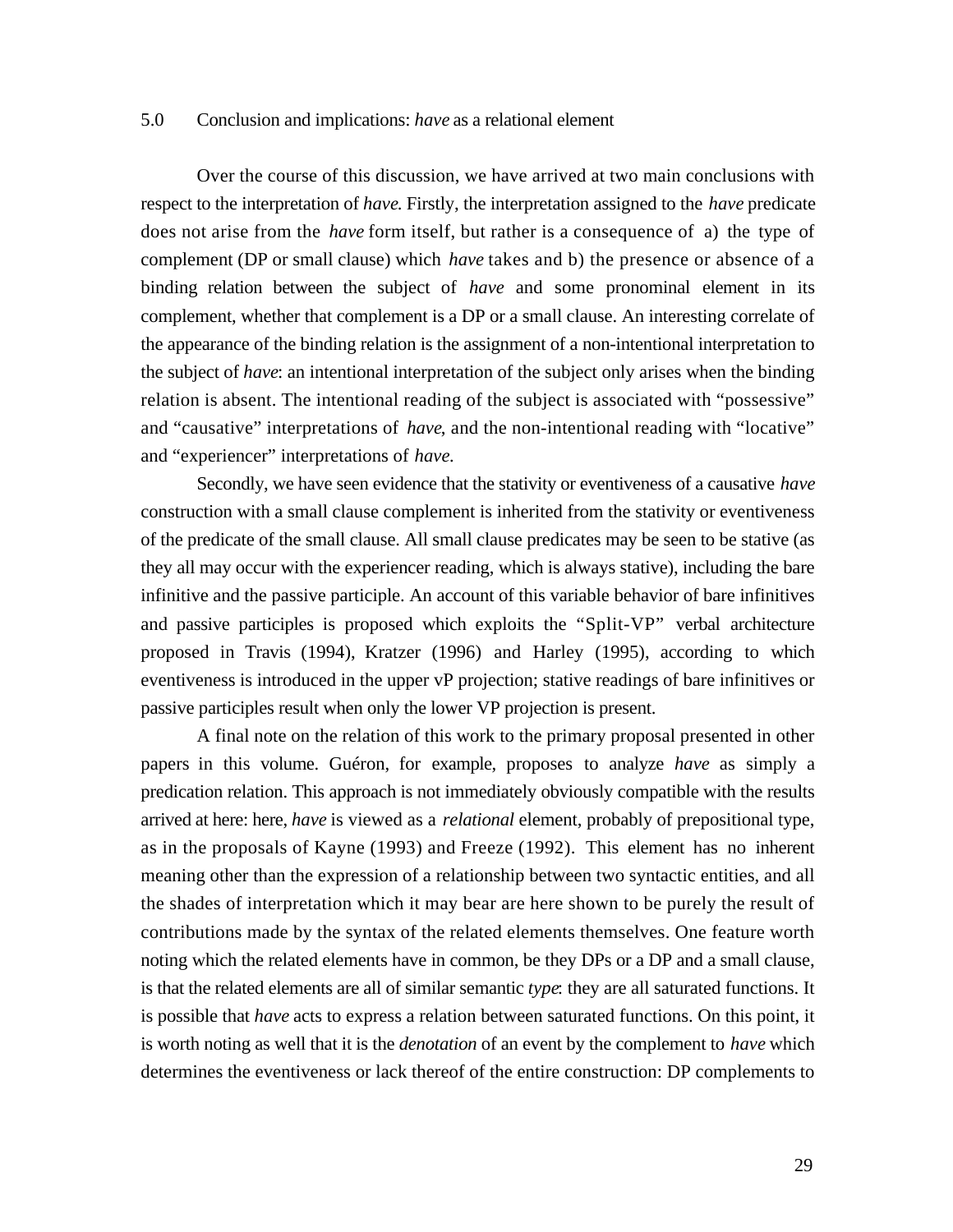*have* which denote an event cause the construction to behave eventively as well, as can be seen in (41) below (as noted in Ritter and Rosen (1993):

- 41. a) What John did was have a party.
	- b) John is having a party.
	- c) \*Look! John has a party!

Thus, the conclusion here is that although it is the syntactic ambiguity of the bare infinitive and the passive participle which permit the presence or absence of an eventive interpretation, it is the final denotation of the entire small clause or DP which determines the eventiveness of the total construction. It is possible that this result may be compatible with the approach to *have* as a predication relation proposed elsewhere in this volume, but a full exploration of the implications of this work for that proposal will have to await future research.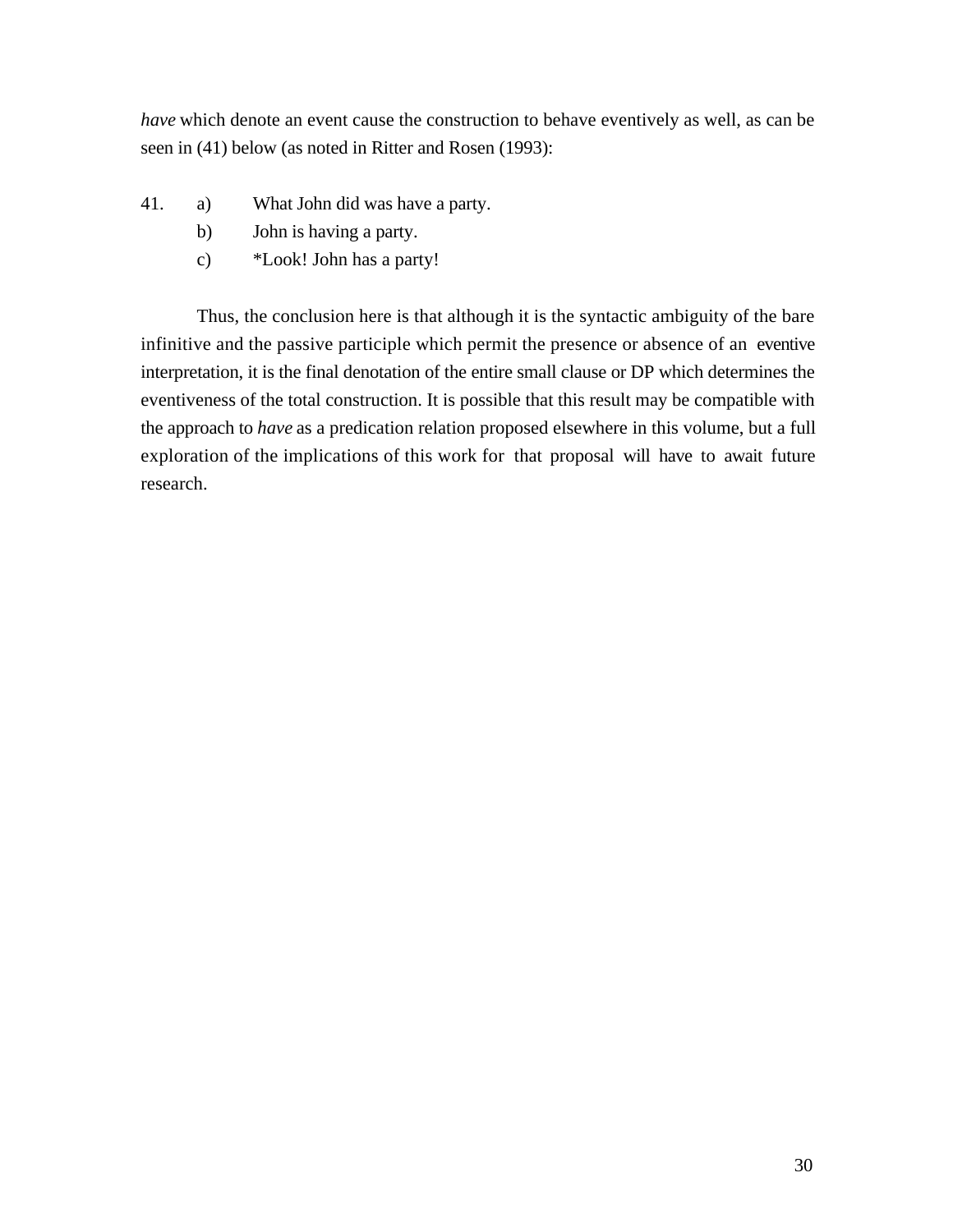#### **References:**

Belvin, Robert S. (1993) "The two causative *have*s are the two possessive *have*s," in V. Lindblad and M. Gamon, eds., *Papers from the Fifth Student Conference in Linguistics*, MITWPL 20:19-34, Cambridge:MITWPL

Bowers, J (1993) "The Syntax of Predication," *Linguistic Inquiry* 24, 4:591-656

Chomsky, N. (1981) *Lectures on Government and Binding*, Dordrecht:Foris

- Cowper, Elizabeth (1989) "Perfective *-en* IS passive *-en*," in E. J. Fee and K. Hunt (eds.) *Proceedings of the Eighth West Coast Conference on Formal Linguistics,* Stanford: **CSLI**
- Freeze, R. (1992), "Existentials and other locatives," *Language* 68, 3:553-596
- Grimshaw, Jane and Strang Burton (1992) "Coordination and VP-Internal Subjects," *Linguistic Inquiry* 23, 305-313
- Guéron, J. (1986) "Le verbe 'avoir'," *Recherches Linguistiqes* 14
- Hale, K. and J. Keyser (1994) *The View from Building 20,* MIT Press: Cambridge, **Massachusetts**
- Harley (1995) *Subjects, Events and Licensing*, PhD dissertation, MIT. Cambridge: MITWPL
- Harley, H. (to appear) "Logophors, variable binding and the interpretation of *have*," *Lingua* 102.
- Heycock, C. and B. Santorini (1992) "Head movement and the licensing of nonthematic positions. In *Proceedings of WCCFL 11*.
- Hoekstra, T. (1984) *Transitivity. Grammatical Relations in Government-Binding Theory.* Dordrecht: Foris
- Hoekstra, T. (1988) "Small Clause Results," *Lingua* 74. 101-139
- Kayne, R.S. (1993) "Toward a modular theory of auxiliary selection," *Studia Linguistica* 47, 3-31.
- Koizumi, M (1993) "Object Agreement and the Split VP Hypothesis," in Jonathan D. Bobaljik and Colin Phillips, eds, *Papers on Case and Agreement I*, MITWPL Vol. 18 99-148, Cambridge: MITWPL
- Kratzer, A. (1993) "On External Arguments," *University of Massachusetts (Amherst) Occasional Papers* 17, 103-130.
- Ritter, E. and S.T. Rosen (1993) "Deriving Causation," *Natural Language and Linguistic Theory* 11: 519-555
- Ritter, E. and S.T. Rosen (1996) "The Function of *Have*," to appear in *Lingua*